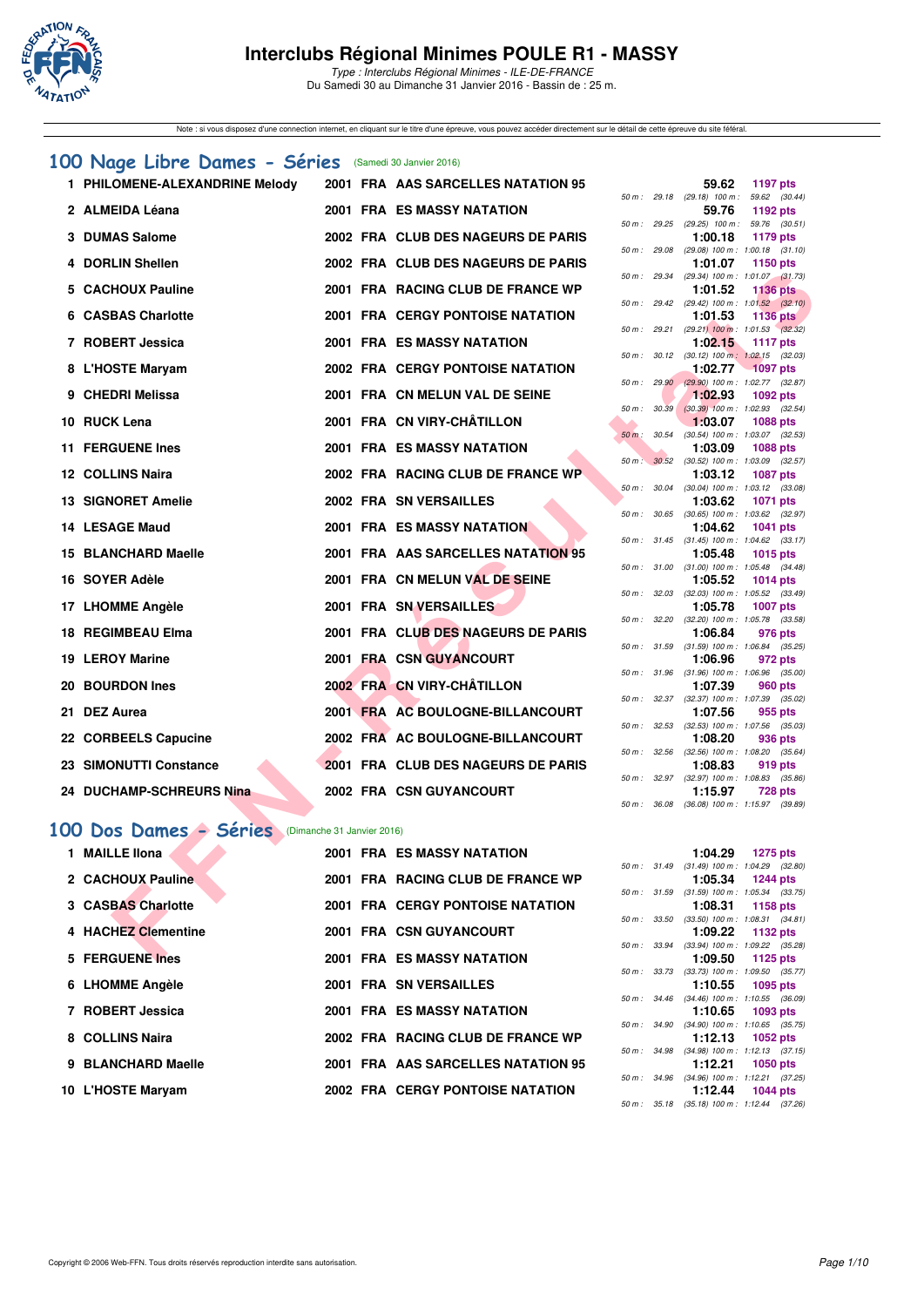

Type : Interclubs Régional Minimes - ILE-DE-FRANCE Du Samedi 30 au Dimanche 31 Janvier 2016 - Bassin de : 25 m.

### **100 Dos Dames - Séries (suite)**

| 11 SIGNORET Amelie   |  | 2002 FRA SN VERSAILLES             |  | 1:12.79 1035 pts                                                      |         |
|----------------------|--|------------------------------------|--|-----------------------------------------------------------------------|---------|
| 12 LEBRE Emma        |  | 2002 FRA CN VIRY-CHÂTILLON         |  | 50 m: 35.29 (35.29) 100 m: 1:12.79 (37.<br>$1:13.16$ 1025 pts         |         |
|                      |  |                                    |  | 50 m: 35.62 (35.62) 100 m: 1:13.16 (37.                               |         |
| 13 BALMER Lea        |  | 2001 FRA CN VIRY-CHÂTILLON         |  | 1:15.03 975 pts                                                       |         |
| 14 HAJJI Maya        |  | 2002 FRA CLUB DES NAGEURS DE PARIS |  | 50 m : 36.34 (36.34) 100 m : 1:15.03 (38.<br>1:15.35                  | 967 pts |
|                      |  |                                    |  | 50 m: 37.51 (37.51) 100 m: 1:15.35 (37.                               |         |
| 15 MULLER Lena       |  | <b>2001 FRA CSN GUYANCOURT</b>     |  | <b>1:15.41</b> 966 pts                                                |         |
| 16 PASQUIER Agathe   |  | 2002 FRA AC BOULOGNE-BILLANCOURT   |  | 50 m: 36.47 (36.47) 100 m: 1:15.41 (38.<br>1:16.37 941 pts            |         |
|                      |  |                                    |  | 50 m: 37.18 (37.18) 100 m: 1:16.37 (39.                               |         |
| 17 REGIMBEAU Elma    |  | 2001 FRA CLUB DES NAGEURS DE PARIS |  | 1:17.02 924 pts                                                       |         |
|                      |  |                                    |  | 50 m: 36.97 (36.97) 100 m: 1:17.02 (40.                               |         |
| 18 CORBEELS Capucine |  | 2002 FRA AC BOULOGNE-BILLANCOURT   |  | 1:17.13 921 pts                                                       |         |
| 19 LEGER Solene      |  | <b>2002 FRA ES MASSY NATATION</b>  |  | 50 m: 37.16 (37.16) 100 m: 1:17.13 (39.<br>$1:17.59$ 910 pts          |         |
|                      |  |                                    |  | 50 m: 38.27 (38.27) 100 m: 1:17.59 (39.                               |         |
| 20 LARGILLIER Iliana |  | 2001 FRA CN MELUN VAL DE SEINE     |  | $1:18.04$ 899 pts                                                     |         |
|                      |  |                                    |  | 50 m: 37.48 (37.48) 100 m: 1:18.04 (40.                               |         |
| 21 PIERRARD Loriane  |  | 2002 FRA CLUB DES NAGEURS DE PARIS |  | $-1:18.12$ 897 pts                                                    |         |
|                      |  |                                    |  | 50 m : 38.36 (38.36) 100 m : 1:18.12 (39.                             |         |
| 22 MARGUERON Julie   |  | 2001 FRA AAS SARCELLES NATATION 95 |  | 1:19.61 860 pts                                                       |         |
| 23 CUSSY Eva         |  | 2002 FRA CN MELUN VAL DE SEINE     |  | 50 m: 38.34 (38.34) 100 m: 1:19.61 (41.<br>1:19.88                    |         |
|                      |  |                                    |  | 50 m: 38.84 (38.84) 100 m: 1:19.88 (41.                               | 853 pts |
| 24 GYSEMBERG Manon   |  | 2002 FRA CLUB DES NAGEURS DE PARIS |  | 1:20.93 828 pts                                                       |         |
|                      |  |                                    |  | $50 \text{ m}$ : $39.19$ $(39.19)$ $100 \text{ m}$ : $1:20.93$ $(41.$ |         |

## **[100 Brasse Dames - Séries](http://www.ffnatation.fr/webffn/resultats.php?idact=nat&go=epr&idcpt=36761&idepr=22)** (Samedi 30 Janvier 2016)

| <b>IJ MULLER LUIG</b>    |                          | <b>ZUUT FRA CON GUTANCOURT</b>          |             |                  |         | ่อบบ มเจ                                                      |
|--------------------------|--------------------------|-----------------------------------------|-------------|------------------|---------|---------------------------------------------------------------|
| 16 PASQUIER Agathe       |                          | 2002 FRA AC BOULOGNE-BILLANCOURT        |             |                  | 1:16.37 | 50 m: 36.47 (36.47) 100 m: 1:15.41 (38.94)<br><b>941 pts</b>  |
| 17 REGIMBEAU Elma        |                          | 2001 FRA CLUB DES NAGEURS DE PARIS      |             |                  | 1:17.02 | 50 m: 37.18 (37.18) 100 m: 1:16.37 (39.19)<br>$924$ pts       |
| 18 CORBEELS Capucine     |                          | 2002 FRA AC BOULOGNE-BILLANCOURT        |             |                  | 1:17.13 | 50 m : 36.97 (36.97) 100 m : 1:17.02 (40.05)<br>921 pts       |
|                          |                          |                                         |             |                  |         | 50 m: 37.16 (37.16) 100 m: 1:17.13 (39.97)                    |
| 19 LEGER Solene          |                          | 2002 FRA ES MASSY NATATION              |             | 50 m: 38.27      | 1:17.59 | 910 pts<br>(38.27) 100 m : 1:17.59 (39.32)                    |
| 20 LARGILLIER Iliana     |                          | 2001 FRA CN MELUN VAL DE SEINE          |             |                  | 1:18.04 | 899 pts<br>50 m: 37.48 (37.48) 100 m: 1:18.04 (40.56)         |
| 21 PIERRARD Loriane      |                          | 2002 FRA CLUB DES NAGEURS DE PARIS      |             |                  | 1:18.12 | 897 pts                                                       |
| 22 MARGUERON Julie       |                          | 2001 FRA AAS SARCELLES NATATION 95      | 50 m: 38.36 |                  | 1:19.61 | $(38.36)$ 100 m : 1:18.12 $(39.76)$<br>860 pts                |
| 23 CUSSY Eva             |                          | 2002 FRA CN MELUN VAL DE SEINE          |             | 50 m: 38.34      | 1:19.88 | $(38.34)$ 100 m : 1:19.61 $(41.27)$<br>853 pts                |
|                          |                          |                                         |             | 50 m : 38.84     |         | $(38.84)$ 100 m : 1:19.88 $(41.04)$                           |
| 24 GYSEMBERG Manon       |                          | 2002 FRA CLUB DES NAGEURS DE PARIS      |             |                  | 1:20.93 | 828 pts<br>50 m: 39.19 (39.19) 100 m: 1:20.93 (41.74)         |
|                          |                          |                                         |             |                  |         |                                                               |
| 00 Brasse Dames - Séries | (Samedi 30 Janvier 2016) |                                         |             |                  |         |                                                               |
| 1 RENNER Miranda         |                          | 2001 USA RACING CLUB DE FRANCE WP       |             |                  | 1:14.37 | 1211 pts<br>50 m: 34.97 (34.97) 100 m: 1:14.37 (39.40)        |
| 2 CREMAS Claire          |                          | <b>2001 FRA CERGY PONTOISE NATATION</b> |             |                  | 1:16.12 | 1168 pts<br>50 m: 35.55 (35.55) 100 m: 1:16.12 (40.57)        |
| 3 VEDOVATI Alexane       |                          | <b>2001 FRA CERGY PONTOISE NATATION</b> |             |                  | 1:17.81 | 1127 $pts$                                                    |
| 4 HACHEZ Clementine      |                          | 2001 FRA CSN GUYANCOURT                 |             |                  | 1:18.03 | 50 m: 37.25 (37.25) 100 m: 1:17.81 (40.56)<br>1122 $pts$      |
| 5 RUCK Lena              |                          | 2001 FRA CN VIRY-CHATILLON              |             | $50 m$ : $36.68$ | 1:18.75 | $(36.68)$ 100 m : 1:18.03 $(41.35)$                           |
|                          |                          |                                         |             | 50 m : 36.66     |         | 1104 $pts$<br>$(36.66)$ 100 m : 1:18.75 $(42.09)$             |
| 6 MAILLE IIona           |                          | <b>2001 FRA ES MASSY NATATION</b>       |             |                  | 1:18.80 | $1103$ pts<br>50 m: 36.58 (36.58) 100 m: 1:18.80 (42.22)      |
| 7 CHEDRI Melissa         |                          | 2001 FRA CN MELUN VAL DE SEINE          |             |                  | 1:21.03 | <b>1051 pts</b>                                               |
| 8 SIMON Romane           |                          | <b>2001 FRA SN VERSAILLES</b>           |             |                  | 1:21.36 | 50 m: 38.12 (38.12) 100 m: 1:21.03 (42.91)<br>1044 pts        |
| 9 REBELO Alizee          |                          | <b>2001 FRA ES MASSY NATATION</b>       |             |                  | 1:21.77 | 50 m: 38.55 (38.55) 100 m: 1:21.36 (42.81)<br><b>1034 pts</b> |
|                          |                          |                                         |             |                  |         | 50 m: 38.17 (38.17) 100 m: 1:21.77 (43.60)                    |
| 10 BALMER Lea            |                          | 2001 FRA CN VIRY-CHÂTILLON              |             |                  | 1:22.19 | <b>1024 pts</b><br>50 m: 37.66 (37.66) 100 m: 1:22.19 (44.53) |
| 11 PASQUIER Agathe       |                          | 2002 FRA AC BOULOGNE-BILLANCOURT        |             |                  | 1:22.88 | $1009$ pts                                                    |
| 12 MARGUERON Julie       |                          | 2001 FRA AAS SARCELLES NATATION 95      |             |                  | 1:23.52 | 50 m: 38.76 (38.76) 100 m: 1:22.88 (44.12)<br>994 pts         |
| 13 PARKER Lena           |                          | 2001 FRA RACING CLUB DE FRANCE WP       |             |                  | 1:23.65 | 50 m: 40.03 (40.03) 100 m: 1:23.52 (43.49)<br>991 pts         |
|                          |                          |                                         |             |                  |         | 50 m: 40.08 (40.08) 100 m: 1:23.65 (43.57)                    |
| 14 LE BERRIGAUD Marine   |                          | 2002 FRA AC BOULOGNE-BILLANCOURT        |             |                  | 1:23.71 | 990 pts<br>50 m: 39.59 (39.59) 100 m: 1:23.71 (44.12)         |
| 15 GYSEMBERG Manon       |                          | 2002 FRA CLUB DES NAGEURS DE PARIS      |             |                  | 1:25.04 | 961 pts<br>50 m: 40.26 (40.26) 100 m: 1:25.04 (44.78)         |
| 16 VERET Sarah           |                          | 2001 FRA AAS SARCELLES NATATION 95      |             |                  | 1:25.65 | 947 pts                                                       |
| 17 PIERRARD Loriane      |                          | 2002 FRA CLUB DES NAGEURS DE PARIS      |             |                  | 1:27.16 | 50 m: 40.16 (40.16) 100 m: 1:25.65 (45.49)<br>914 pts         |
|                          |                          |                                         |             |                  |         | 50 m: 41.48 (41.48) 100 m: 1:27.16 (45.68)                    |
| 18 ANDRE Margot          |                          | 2001 FRA SN VERSAILLES                  |             |                  | 1:27.56 | 906 pts<br>50 m: 40.04 (40.04) 100 m: 1:27.56 (47.52)         |
| 19 LEGER Solene          |                          | <b>2002 FRA ES MASSY NATATION</b>       |             |                  | 1:27.97 | 897 pts<br>50 m: 41.46 (41.46) 100 m: 1:27.97 (46.51)         |
| 20   HAJJI Maya          |                          | 2002 FRA CLUB DES NAGEURS DE PARIS      |             |                  | 1:28.30 | 890 pts                                                       |
| 21  CUSSY Eva            |                          | 2002 FRA CN MELUN VAL DE SEINE          |             |                  | 1:28.42 | 50 m: 42.02 (42.02) 100 m: 1:28.30 (46.28)<br>887 pts         |
|                          |                          |                                         |             |                  |         |                                                               |

|                  |       | 1:12.79           | 1035 pts            |
|------------------|-------|-------------------|---------------------|
| $50 m$ :         | 35.29 | $(35.29)$ 100 m : | 1:12.79 (37.50)     |
|                  |       | 1:13.16           | 1025 pts            |
| $50 m$ :         | 35.62 | $(35.62)$ 100 m : | $1:13.16$ (37.54)   |
|                  |       | 1:15.03           | 975 pts             |
| $50 m$ :         | 36.34 | $(36.34) 100 m$ : | 1:15.03 (38.69)     |
|                  |       | 1:15.35           | 967 pts             |
| $50 m$ :         | 37.51 | $(37.51)$ 100 m : | $1:15.35$ $(37.84)$ |
|                  |       | 1:15.41           | <b>966 pts</b>      |
| $50 m$ : $36.47$ |       | $(36.47)$ 100 m : | $1:15.41$ (38.94)   |
|                  |       | 1:16.37           | 941 pts             |
| $50 m$ :         | 37.18 | $(37.18) 100 m$ : | 1:16.37 (39.19)     |
|                  |       | 1:17.02           | 924 pts             |
| $50 m$ :         | 36.97 | $(36.97)$ 100 m : | $1:17.02$ $(40.05)$ |
|                  |       |                   |                     |
|                  |       | 1:17.13           | 921 pts             |
| $50 m$ : 37.16   |       | $(37.16) 100 m$ : | $1:17.13$ (39.97)   |
|                  |       | 1:17.59           | $-910$ pts          |
| $50 m$ :         | 38.27 | $(38.27)$ 100 m : | 1:17.59 (39.32)     |
|                  |       | 1:18.04           | 899 pts             |
| $50 m$ :         | 37.48 | $(37.48)$ 100 m : | $1:18.04$ $(40.56)$ |
|                  |       | 1:18.12           | 897 pts             |
| $50 m$ :         | 38.36 | $(38.36)$ 100 m : | $1:18.12$ $(39.76)$ |
|                  |       | 1:19.61           | <b>860 pts</b>      |
| $50 m$ :         | 38.34 | $(38.34)$ 100 m : | $1:19.61$ $(41.27)$ |
|                  |       | 1:19.88           | 853 pts             |
| $50 m$ :         | 38.84 | $(38.84) 100 m$ : | $1:19.88$ $(41.04)$ |
|                  |       | 1:20.93           | 828 pts             |
| 50 m : 39.19     |       | $(39.19)$ 100 m : | $1:20.93$ $(41.74)$ |

|          |       | 1:14.37           | <b>1211 pts</b>    |
|----------|-------|-------------------|--------------------|
| 50 m :   | 34.97 | $(34.97) 100 m$ : | 1:14.37<br>(39.40) |
|          |       | 1:16.12           | 1168 pts           |
| $50 m$ : | 35.55 | $(35.55)$ 100 m : | 1:16.12<br>(40.57) |
|          |       | 1:17.81           | <b>1127 pts</b>    |
| $50 m$ : | 37.25 | $(37.25)$ 100 m : | $1:17.81$ (40.56)  |
|          |       | 1:18.03           | 1122 pts           |
| $50 m$ : | 36.68 | $(36.68) 100 m$ : | 1:18.03<br>(41.35) |
|          |       | 1:18.75           | 1104 pts           |
| $50 m$ : | 36.66 | $(36.66) 100 m$ : | 1:18.75<br>(42.09) |
|          |       | 1:18.80           | 1103 pts           |
| $50 m$ : | 36.58 | $(36.58) 100 m$ : | 1:18.80<br>(42.22) |
|          |       | 1:21.03           | 1051 pts           |
| $50 m$ : | 38.12 | $(38.12) 100 m$ : | 1:21.03<br>(42.91) |
|          |       | 1:21.36           | $1044$ pts         |
| $50 m$ : | 38.55 | $(38.55)$ 100 m : | 1:21.36<br>(42.81) |
|          |       | 1:21.77           | 1034 pts           |
| $50 m$ : | 38.17 | $(38.17) 100 m$ : | 1:21.77<br>(43.60) |
|          |       | 1:22.19           | 1024 pts           |
| $50 m$ : | 37.66 | $(37.66) 100 m$ : | 1:22.19<br>(44.53) |
|          |       | 1:22.88           | 1009 pts           |
| $50 m$ : | 38.76 | $(38.76) 100 m$ : | 1:22.88<br>(44.12) |
|          |       | 1:23.52           | 994 pts            |
| $50 m$ : | 40.03 | $(40.03)$ 100 m : | 1:23.52 (43.49)    |
|          |       | 1:23.65           | 991 pts            |
| $50 m$ : | 40.08 | $(40.08) 100 m$ : | 1:23.65<br>(43.57) |
|          |       | 1:23.71           | 990 pts            |
| $50 m$ : | 39.59 | $(39.59)$ 100 m : | 1:23.71<br>(44.12) |
|          |       | 1:25.04           | 961<br>pts         |
| $50 m$ : | 40.26 | $(40.26)$ 100 m : | (44.78)<br>1:25.04 |
|          |       | 1:25.65           | 947<br>pts         |
| $50 m$ : | 40.16 | $(40.16) 100 m$ : | 1:25.65<br>(45.49) |
|          |       | 1:27.16           | 914 pts            |
| $50 m$ : | 41.48 | $(41.48) 100 m$ : | 1:27.16<br>(45.68) |
|          |       | 1:27.56           | 906 pts            |
| $50 m$ : | 40.04 | $(40.04)$ 100 m : | 1:27.56<br>(47.52) |
|          |       | 1:27.97           | 897 pts            |
| $50 m$ : | 41.46 | $(41.46) 100 m$ : | (46.51)<br>1:27.97 |
|          |       | 1:28.30           | 890 pts            |
| $50 m$ : | 42.02 | $(42.02)$ 100 m : | (46.28)<br>1:28.30 |
|          |       | 1:28.42           | 887 pts            |
| $50 m$ : | 42.06 | $(42.06)$ 100 m : | (46.36)<br>1:28.42 |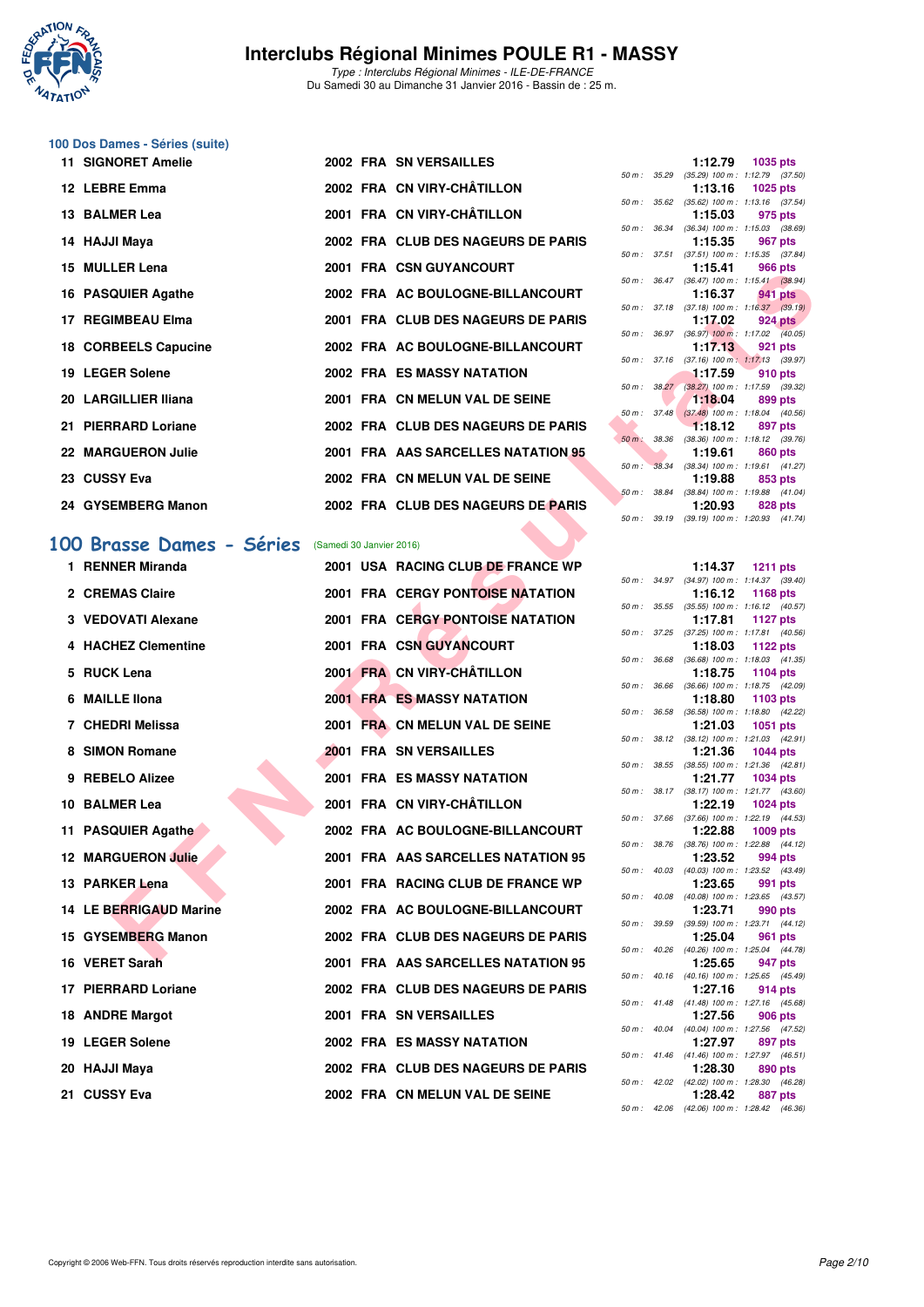

Type : Interclubs Régional Minimes - ILE-DE-FRANCE Du Samedi 30 au Dimanche 31 Janvier 2016 - Bassin de : 25 m.

| 100 Brasse Dames - Séries (suite) |                                    |  |                                            |         |  |
|-----------------------------------|------------------------------------|--|--------------------------------------------|---------|--|
| 22 GUEMMOUD Ines                  | 2002 FRA CLUB DES NAGEURS DE PARIS |  | 1:28.46                                    | 886 pts |  |
|                                   |                                    |  | 50 m: 41.24 (41.24) 100 m: 1:28.46 (47.22) |         |  |
| 23 LEROY Marine                   | 2001 FRA CSN GUYANCOURT            |  | 1:29.72                                    | 860 pts |  |
|                                   |                                    |  | 50 m: 41.22 (41.22) 100 m: 1:29.72 (48.50) |         |  |
| 24 HOUAL Solene                   | <b>2002 FRA ES MASSY NATATION</b>  |  | 1:30.39                                    | 846 pts |  |
|                                   |                                    |  | 50 m: 41.59 (41.59) 100 m: 1:30.39 (48.80) |         |  |

#### **[100 Papillon Dames - Séries](http://www.ffnatation.fr/webffn/resultats.php?idact=nat&go=epr&idcpt=36761&idepr=32)** (Dimanche 31 Janvier 2016)

| 1 PHILOMENE-ALEXANDRINE Melody                            |          | 2001 FRA AAS SARCELLES NATATION 95      |              |              | 1:04.64                                                 | <b>1202 pts</b> |  |
|-----------------------------------------------------------|----------|-----------------------------------------|--------------|--------------|---------------------------------------------------------|-----------------|--|
| 2 RENNER Miranda                                          |          | 2001 USA RACING CLUB DE FRANCE WP       |              | 50 m : 30.56 | $(30.56)$ 100 m : 1:04.64 $(34.08)$<br>1:05.89          | 1165 $pts$      |  |
|                                                           |          |                                         |              | 50 m: 30.72  | $(30.72)$ 100 m : 1:05.89 $(35.17)$                     |                 |  |
| 3 DORLIN Shellen                                          |          | 2002 FRA CLUB DES NAGEURS DE PARIS      |              |              | 1:06.70                                                 | <b>1142 pts</b> |  |
|                                                           |          |                                         |              |              | 50 m: 31.19 (31.19) 100 m: 1:06.70 (35.51)              |                 |  |
| 4 PARKER Lena                                             |          | 2001 FRA RACING CLUB DE FRANCE WP       |              |              | 1:07.96<br>50 m : 31.49 (31.49) 100 m : 1:07.96 (36.47) | <b>1106 pts</b> |  |
| 5 ALMEIDA Léana                                           |          | 2001 FRA ES MASSY NATATION              |              |              | 1:07.97                                                 | 1106 pts        |  |
|                                                           |          |                                         | 50 m : 30.94 |              | $(30.94)$ 100 m : 1:07.97 $(37.03)$                     |                 |  |
| 6 SIMON Romane                                            |          | 2001 FRA SN VERSAILLES                  |              |              | 1:09.68                                                 | 1058 pts        |  |
|                                                           |          |                                         |              |              | 50 m : 32.00 (32.00) 100 m : 1:09.68 (37.68)            |                 |  |
| 7 DUMAS Salome                                            |          | 2002 FRA CLUB DES NAGEURS DE PARIS      |              |              | 1:09.69                                                 | 1057 pts        |  |
| 8 CREMAS Claire                                           |          | <b>2001 FRA CERGY PONTOISE NATATION</b> |              | 50 m: 31.76  | $(31.76)$ 100 m : 1:09.69 $(37.93)$<br>1:10.60          | <b>1032 pts</b> |  |
|                                                           |          |                                         |              |              | 50 m: 32.55 (32.55) 100 m: 1:10.60 (38.05)              |                 |  |
| 9 LE BERRIGAUD Marine                                     |          | 2002 FRA AC BOULOGNE-BILLANCOURT        |              |              | 1:11.10                                                 | <b>1019 pts</b> |  |
|                                                           |          |                                         |              |              | 50 m: 33.17 (33.17) 100 m: 1:11.10 (37.93)              |                 |  |
| 10 DEZ Aurea                                              |          | 2001 FRA AC BOULOGNE-BILLANCOURT        |              |              | 1:13.09                                                 | 965 pts         |  |
|                                                           |          |                                         |              |              | 50 m: 34.05 (34.05) 100 m: 1:13.09 (39.04)              |                 |  |
| 11 REBELO Alizee                                          |          | <b>2001 FRA ES MASSY NATATION</b>       |              |              | 1:13.33                                                 | 959 pts         |  |
| 12 LEBRE Emma                                             |          | 2002 FRA CN VIRY-CHÂTILLON              |              |              | 50 m: 34.12 (34.12) 100 m: 1:13.33 (39.21)<br>1:13.35   | 958 pts         |  |
| 13 MULLER Lena                                            |          | <b>2001 FRA CSN GUYANCOURT</b>          |              |              |                                                         |                 |  |
|                                                           |          |                                         |              |              | 1:13.65<br>50 m: 33.87 (33.87) 100 m: 1:13.65 (39.78)   | 951 pts         |  |
| <b>14 SIMONUTTI Constance</b>                             |          | 2001 FRA CLUB DES NAGEURS DE PARIS      |              |              | 1:13.78                                                 | 947 pts         |  |
|                                                           |          |                                         |              |              | 50 m: 34.90 (34.90) 100 m: 1:13.78 (38.88)              |                 |  |
| 15 SOYER Adèle                                            |          | 2001 FRA CN MELUN VAL DE SEINE          |              |              | 1:14.25                                                 | 935 pts         |  |
|                                                           |          |                                         |              |              | 50 m: 34.81 (34.81) 100 m: 1:14.25 (39.44)              |                 |  |
| 16 LESAGE Maud                                            |          | <b>2001 FRA ES MASSY NATATION</b>       |              |              | 1:14.31                                                 | 933 pts         |  |
| 17 HOUAL Solene                                           |          | <b>2002 FRA ES MASSY NATATION</b>       |              |              | 50 m: 34.33 (34.33) 100 m: 1:14.31 (39.98)<br>1:16.20   | 885 pts         |  |
|                                                           |          |                                         |              |              | 50 m: 34.90 (34.90) 100 m: 1:16.20 (41.30)              |                 |  |
| 18 VEDOVATI Alexane                                       |          | <b>2001 FRA CERGY PONTOISE NATATION</b> |              |              | 1:18.31                                                 | 832 pts         |  |
|                                                           |          |                                         |              | 50 m: 36.17  | $(36.17)$ 100 m : 1:18.31 $(42.14)$                     |                 |  |
| 19 BOURDON Ines                                           |          | 2002 FRĂ CN VIRY-CHÂTILLON              |              |              | 1:18.47                                                 | 828 pts         |  |
| 20 GUEMMOUD Ines                                          |          | 2002 FRA CLUB DES NAGEURS DE PARIS      | 50 m : 35.98 |              | (35.98) 100 m: 1:18.47 (42.49)                          | 810 pts         |  |
|                                                           |          |                                         |              |              | 1:19.20<br>50 m: 36.16 (36.16) 100 m: 1:19.20 (43.04)   |                 |  |
| 21 ANDRE Margot                                           |          | 2001 FRA SN VERSAILLES                  |              |              | 1:19.96                                                 | 792 pts         |  |
|                                                           |          |                                         |              | 50 m : 35.91 | $(35.91)$ 100 m : 1:19.96 $(44.05)$                     |                 |  |
| 22 VERET Sarah                                            |          | 2001 FRA AAS SARCELLES NATATION 95      |              |              | 1:21.28                                                 | 761 pts         |  |
|                                                           |          |                                         |              |              | 50 m: 37.74 (37.74) 100 m: 1:21.28 (43.54)              |                 |  |
| 23 LARGILLIER Iliana                                      |          | 2001 FRA CN MELUN VAL DE SEINE          |              |              | 1:21.94                                                 | 745 pts         |  |
| 24 DUCHAMP-SCHREURS Nina                                  |          | 2002 FRA CSN GUYANCOURT                 |              |              | 50 m: 38.37 (38.37) 100 m: 1:21.94 (43.57)<br>1:27.17   | 629 pts         |  |
|                                                           |          |                                         |              |              | 50 m: 40.95 (40.95) 100 m: 1:27.17 (46.22)              |                 |  |
|                                                           |          |                                         |              |              |                                                         |                 |  |
| x200 Nage Libre Dames - Séries (Dimanche 31 Janvier 2016) |          |                                         |              |              |                                                         |                 |  |
| 1 FERGUENE Ines                                           |          | <b>2001 FRA ES MASSY NATATION</b>       |              |              | 9:02.82                                                 | <b>1112 pts</b> |  |
| <b>REBELO Alizee</b>                                      | 2001 FRA |                                         |              |              |                                                         |                 |  |
|                                                           |          |                                         |              |              |                                                         |                 |  |

### **[4x200 Nage Libre Dames - Séries](http://www.ffnatation.fr/webffn/resultats.php?idact=nat&go=epr&idcpt=36761&idepr=44)** (Dimanche 31 Janvier 2016)

| 1 FERGUENE Ines                                              |             | 2001 FRA ES MASSY NATATION                                                                                      | 9:02.82                | 1112 $pts$                                                 |
|--------------------------------------------------------------|-------------|-----------------------------------------------------------------------------------------------------------------|------------------------|------------------------------------------------------------|
| <b>REBELO Alizee</b>                                         | 2001 FRA    |                                                                                                                 |                        |                                                            |
| <b>ALMEIDA Léana</b>                                         | 2001 FRA    |                                                                                                                 |                        |                                                            |
| <b>MAILLE Ilona</b>                                          | 2001 FRA    |                                                                                                                 |                        |                                                            |
| 100 m : 1:05.90 (1:05.90)<br>50 m : ---                      | 150 m : --- | 300 m: 3:23.54 (1:06.44)<br>200 m : 2:17.10 (1:11.20)<br>250 m : ---                                            | $350 m : -$            | 400 m : 4:37.81 (1:14.27)<br>$450 m : -$                   |
| 2 RENNER Miranda                                             |             | 2001 USA RACING CLUB DE FRANCE WP                                                                               | 9:05.74                | <b>1101 pts</b>                                            |
| <b>CACHOUX Pauline</b>                                       | 2001 FRA    |                                                                                                                 |                        |                                                            |
| <b>COLLINS Naira</b>                                         | 2002 FRA    |                                                                                                                 |                        |                                                            |
| <b>PARKER Lena</b>                                           | 2001 FRA    |                                                                                                                 |                        |                                                            |
| 100 m: 1:03.56 (1:03.56)<br>$50 m : -$<br>3 CASBAS Charlotte | $150 m : -$ | 200 m : 2:10.93 (1:07.37)<br>300 m: 3:16.65 (1:05.72)<br>250 m : ---<br><b>2001 FRA CERGY PONTOISE NATATION</b> | $350 m : -$<br>9:12.31 | 400 m: 4:29.52 (1:12.87)<br>$450 m : -$<br><b>1075 pts</b> |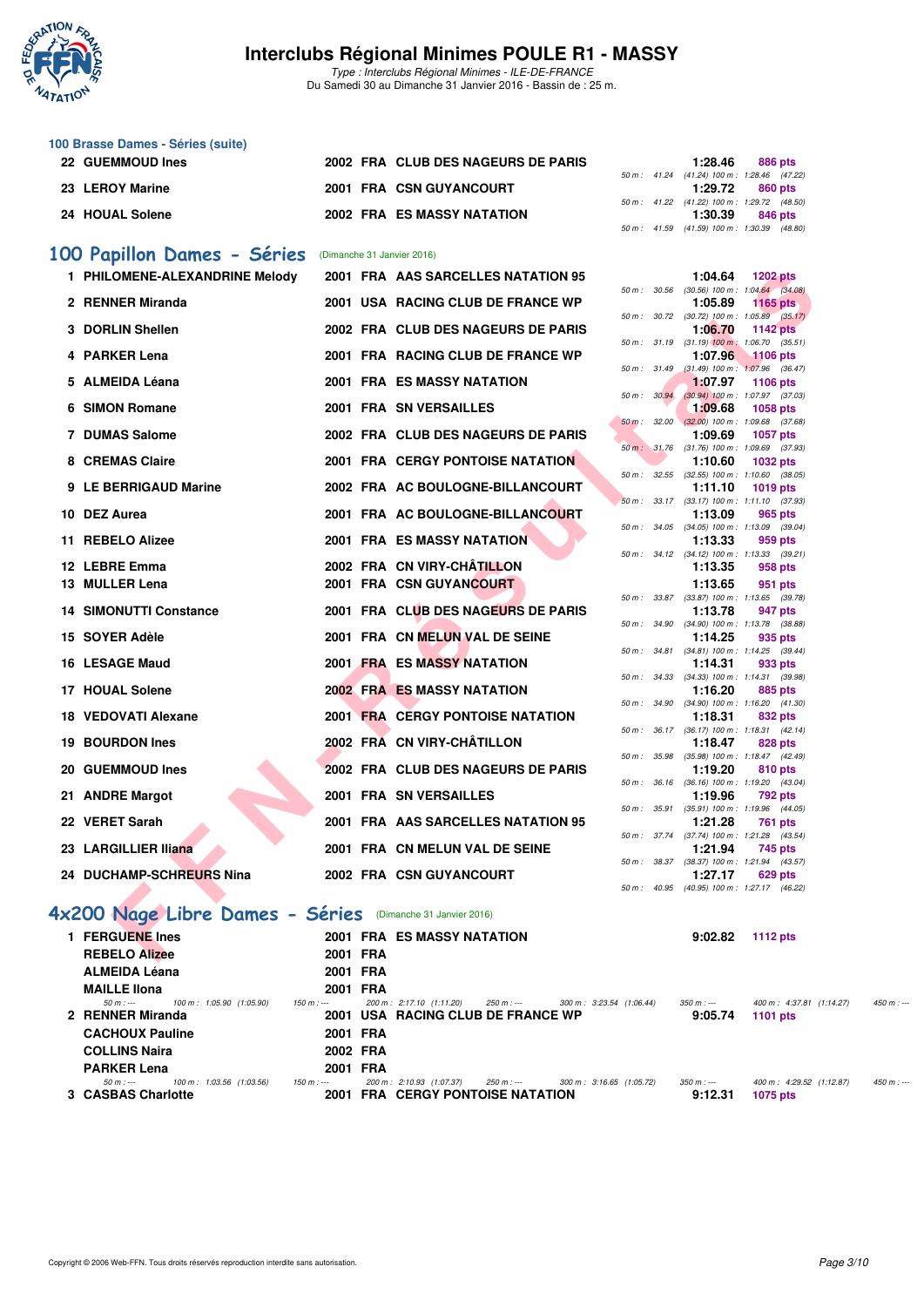

Type : Interclubs Régional Minimes - ILE-DE-FRANCE Du Samedi 30 au Dimanche 31 Janvier 2016 - Bassin de : 25 m.

| 4x200 Nage Libre Dames - Séries (suite)                           |                        |                                                                                                                                                                                                                                                  |            |
|-------------------------------------------------------------------|------------------------|--------------------------------------------------------------------------------------------------------------------------------------------------------------------------------------------------------------------------------------------------|------------|
| <b>L'HOSTE Maryam</b>                                             | 2002 FRA               |                                                                                                                                                                                                                                                  |            |
| <b>VEDOVATI Alexane</b>                                           | 2001 FRA               |                                                                                                                                                                                                                                                  |            |
| <b>CREMAS Claire</b><br>$50 m: -$<br>100 m: 1:04.70 (1:04.70)     | 2001 FRA<br>$150 m: -$ | 200 m: 2:15.30 (1:10.60)<br>250 m : ---<br>300 m: 3:22.22 (1:06.92)<br>$350 m: -$<br>400 m: 4:33.99 (1:11.77)                                                                                                                                    | $450 m: -$ |
| 4 RUCK Lena                                                       |                        | 2001 FRA CN VIRY-CHATILLON<br>9:20.93<br><b>1042 pts</b>                                                                                                                                                                                         |            |
| <b>BOURDON Ines</b>                                               | 2002 FRA               |                                                                                                                                                                                                                                                  |            |
| <b>LEBRE Emma</b>                                                 | 2002 FRA               |                                                                                                                                                                                                                                                  |            |
| <b>BALMER Lea</b>                                                 | 2001 FRA               |                                                                                                                                                                                                                                                  |            |
| $50 m: -$<br>100 m: 1:04.11 (1:04.11)<br>5 SIGNORET Amelie        | $150 m: -$             | 200 m: 2:13.55 (1:09.44)<br>400 m: 4:38.91 (1:15.05)<br>$250 m$ : ---<br>300 m: 3:23.86 (1:10.31)<br>$350 m: -$<br>2002 FRA SN VERSAILLES<br>9:23.59<br><b>1032 pts</b>                                                                          | $450 m: -$ |
| <b>ANDRE Margot</b>                                               | 2001 FRA               |                                                                                                                                                                                                                                                  |            |
| <b>LHOMME Angèle</b>                                              | 2001 FRA               |                                                                                                                                                                                                                                                  |            |
| <b>SIMON Romane</b>                                               | 2001 FRA               |                                                                                                                                                                                                                                                  |            |
| $50 m: -$<br>100 m: 1:06.03 (1:06.03)<br>6 DUMAS Salome           | $150 m: -$             | 200 m: 2:17.01 (1:10.98)<br>$350 m: -$<br>$250 m: -$<br>300 m: 3:27.56 (1:10.55)<br>400 m: 4:46.74 (1:19.18)                                                                                                                                     | $450 m: -$ |
| <b>HAJJI Maya</b>                                                 | 2002 FRA               | 2002 FRA CLUB DES NAGEURS DE PARIS<br>9:25.34<br>1025 pts                                                                                                                                                                                        |            |
| <b>PIERRARD Loriane</b>                                           | 2002 FRA               |                                                                                                                                                                                                                                                  |            |
| <b>DORLIN Shellen</b>                                             | 2002 FRA               |                                                                                                                                                                                                                                                  |            |
| $50 m: -$<br>100 m: 1:05.55 (1:05.55)                             | $150 m: -$             | 200 m: 2:14.86 (1:09.31)<br>300 m: 3:27.59 (1:12.73)<br>$250 m: -$<br>$350 m : -$<br>400 m: 4:43.36 (1:15.77)                                                                                                                                    | $450 m: -$ |
| 7 ROBERT Jessica                                                  |                        | <b>2001 FRA ES MASSY NATATION</b><br>9:29.72<br><b>1008 pts</b>                                                                                                                                                                                  |            |
| <b>LEGER Solene</b>                                               | 2002 FRA               |                                                                                                                                                                                                                                                  |            |
| <b>HOUAL Solene</b><br><b>LESAGE Maud</b>                         | 2002 FRA<br>2001 FRA   |                                                                                                                                                                                                                                                  |            |
| $50 m: -$<br>100 m: 1:04.09 (1:04.09)                             | $150 m: -$             | 300 m: 3:29.25 (1:15.13)<br>200 m: 2:14.12 (1:10.03)<br>$250 m : -$<br>$350 m : -$<br>400 m: 4:47.97 (1:18.72)                                                                                                                                   | $450 m: -$ |
| 8 LE BERRIGAUD Marine                                             |                        | 2002 FRA AC BOULOGNE-BILLANCOURT<br>9:31.64<br><b>1001 pts</b>                                                                                                                                                                                   |            |
| <b>DEZ Aurea</b>                                                  | 2001 FRA               |                                                                                                                                                                                                                                                  |            |
| <b>PASQUIER Agathe</b>                                            | 2002 FRA               |                                                                                                                                                                                                                                                  |            |
| <b>CORBEELS Capucine</b><br>$50 m: -$<br>100 m: 1:08.14 (1:08.14) | 2002 FRA<br>$150 m: -$ | 200 m: 2:20.26 (1:12.12)<br>$250 m : -$<br>300 m: 3:29.63 (1:09.37)<br>$350 m : -$<br>400 m: 4:43.80 (1:14.17)                                                                                                                                   | $450 m: -$ |
| 9 SOYER Adèle                                                     |                        | 2001 FRA CN MELUN VAL DE SEINE<br>9:38.07<br>977 pts                                                                                                                                                                                             |            |
| <b>LARGILLIER Iliana</b>                                          | 2001 FRA               |                                                                                                                                                                                                                                                  |            |
| <b>CUSSY Eva</b>                                                  | 2002 FRA               |                                                                                                                                                                                                                                                  |            |
| <b>CHEDRI Melissa</b><br>$50 m: -$<br>$100 m$ : 1:10.41 (1:10.41) | 2001 FRA<br>$150 m: -$ | 200 m: 2:21.23 (1:10.82)<br>$250 m: -$<br>300 m: 3:34.64 (1:13.41)<br>$350 m : -$<br>400 m: 4:49.99 (1:15.35)                                                                                                                                    | $450 m: -$ |
| 10 PHILOMENE-ALEXANDRINE Melody                                   |                        | 2001 FRA AAS SARCELLES NATATION 95<br>9:42.96<br>959 pts                                                                                                                                                                                         |            |
| <b>MARGUERON Julie</b>                                            | 2001 FRA               |                                                                                                                                                                                                                                                  |            |
| <b>VERET Sarah</b>                                                | 2001 FRA               |                                                                                                                                                                                                                                                  |            |
| <b>BLANCHARD Maelle</b>                                           | 2001 FRA               |                                                                                                                                                                                                                                                  |            |
| 100 m: 1:03.42 (1:03.42)<br>$50 m: -$<br>11 HACHEZ Clementine     | $150 m$ : ---          | 200 m: 2:09.09 (1:05.67)<br>250 m : ---<br>300 m: 3:24.75 (1:15.66)<br>$350 m : -$<br>400 m: 4:44.37 (1:19.62)<br><b>2001 FRA CSN GUYANCOURT</b><br>9:53.48<br>921 pts                                                                           | $450 m: -$ |
| <b>MULLER Lena</b>                                                | 2001 FRA               |                                                                                                                                                                                                                                                  |            |
| <b>DUCHAMP-SCHREURS Nina</b>                                      | 2002 FRA               |                                                                                                                                                                                                                                                  |            |
| <b>LEROY Marine</b>                                               | 2001 FRA               |                                                                                                                                                                                                                                                  |            |
| $50 m: -$<br>100 m : 1:04.76 (1:04.76)<br>12 GUEMMOUD Ines        | $150 m: -$             | 200 m: 2:16.78 (1:12.02)<br>$250 m : -$<br>300 m: 3:28.36 (1:11.58)<br>$350 m : -$<br>400 m: 4:42.98 (1:14.62)<br>2002 FRA CLUB DES NAGEURS DE PARIS<br>9:56.94<br>908 pts                                                                       | $450 m: -$ |
| <b>SIMONUTTI Constance</b>                                        | 2001 FRA               |                                                                                                                                                                                                                                                  |            |
| <b>GYSEMBERG Manon</b>                                            | 2002 FRA               |                                                                                                                                                                                                                                                  |            |
| <b>REGIMBEAU Elma</b>                                             | 2001 FRA               |                                                                                                                                                                                                                                                  |            |
| $50 m: -20 m$<br>100 m: 1:10.45 (1:10.45)                         | 150 m : ---            | 200 m: 2:27.43 (1:16.98)<br>250 m : ---<br>300 m: 3:39.37 (1:11.94)<br>$350 m : -$<br>400 m: 4:59.75 (1:20.38)                                                                                                                                   | $450 m: -$ |
| 4x100 4 Nages Ind. Dames - Séries                                 |                        | (Samedi 30 Janvier 2016)                                                                                                                                                                                                                         |            |
| 1 RENNER Miranda                                                  |                        | 2001 USA RACING CLUB DE FRANCE WP<br>4:42.60<br>956 pts                                                                                                                                                                                          |            |
| <b>PARKER Lena</b>                                                | 2001 FRA               |                                                                                                                                                                                                                                                  |            |
| <b>CACHOUX Pauline</b>                                            | 2001 FRA               |                                                                                                                                                                                                                                                  |            |
| <b>COLLINS Naira</b>                                              | 2002 FRA               |                                                                                                                                                                                                                                                  |            |
| 2 MAILLE IIona                                                    |                        | 50 m : 31.19 (31.19) 100 m : 1:07.08 (35.89) 150 m : 1:39.43 (32.35) 200 m : 2:18.12 (38.69) 250 m : 2:49.02 (30.90) 300 m : 3:28.91 (39.89) 350 m : 4:02.31 (33.40) 400 m : 4:42.60 (40.29)<br>2001 FRA ES MASSY NATATION<br>4:43.74<br>948 pts |            |
| <b>REBELO Alizee</b>                                              | 2001 FRA               |                                                                                                                                                                                                                                                  |            |
| <b>FERGUENE Ines</b>                                              | 2001 FRA               |                                                                                                                                                                                                                                                  |            |
| <b>ALMEIDA Léana</b>                                              | 2001 FRA               |                                                                                                                                                                                                                                                  |            |
|                                                                   |                        | 50 m: 30.32 (30.32) 100 m: 1:07.43 (37.11) 150 m: 1:41.11 (33.68) 200 m: 2:20.06 (38.95) 250 m: 2:53.54 (33.48) 300 m: 3:35.08 (41.54) 350 m: 4:05.82 (30.74) 400 m: 4:43.74 (37.92)                                                             |            |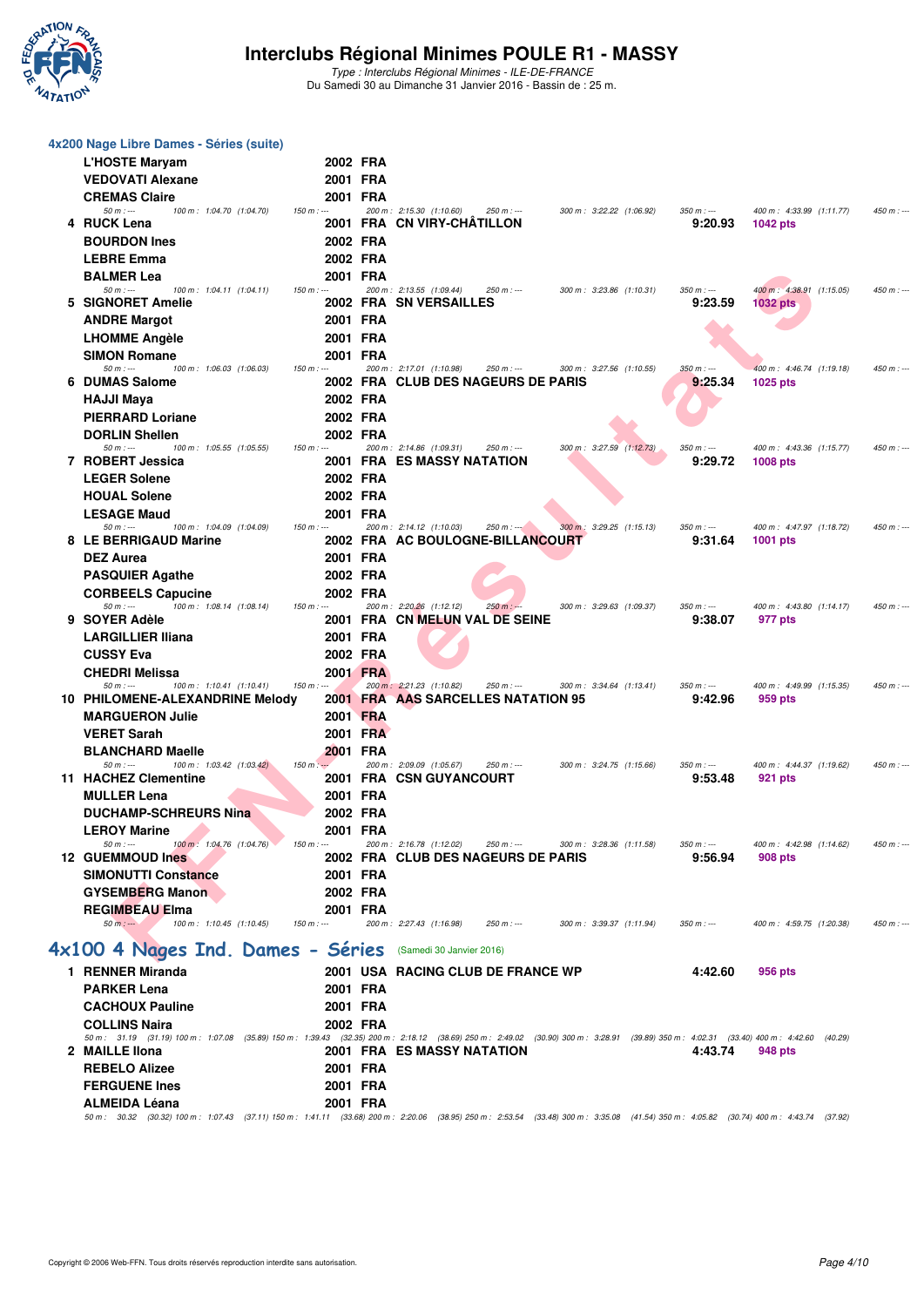

Type : Interclubs Régional Minimes - ILE-DE-FRANCE Du Samedi 30 au Dimanche 31 Janvier 2016 - Bassin de : 25 m.

| 4x100 4 Nages Ind. Dames - Séries (suite)                                                                                                                                                        |          |                                                                     |                                                   |                          |         |
|--------------------------------------------------------------------------------------------------------------------------------------------------------------------------------------------------|----------|---------------------------------------------------------------------|---------------------------------------------------|--------------------------|---------|
| 3 CASBAS Charlotte                                                                                                                                                                               |          | <b>2001 FRA CERGY PONTOISE NATATION</b>                             | 4:52.88                                           | 881 pts                  |         |
| <b>VEDOVATI Alexane</b>                                                                                                                                                                          | 2001 FRA |                                                                     |                                                   |                          |         |
| <b>L'HOSTE Maryam</b>                                                                                                                                                                            | 2002 FRA |                                                                     |                                                   |                          |         |
| <b>CREMAS Claire</b><br>$50 m: -$<br>100 m: 1:11.22 (1:11.22)<br>$150 m : -$                                                                                                                     | 2001 FRA | 200 m: 2:27.44 (1:16.22)<br>$250 m : -$<br>300 m: 3:44.25 (1:16.81) | $350 m: -$                                        | 400 m: 4:52.88 (1:08.63) |         |
| 4 RUCK Lena                                                                                                                                                                                      |          | 2001 FRA CN VIRY-CHATILLON                                          | 4:58.72                                           | 840 pts                  |         |
| <b>BOURDON Ines</b>                                                                                                                                                                              | 2002 FRA |                                                                     |                                                   |                          |         |
| <b>LEBRE Emma</b>                                                                                                                                                                                | 2002 FRA |                                                                     |                                                   |                          |         |
| <b>BALMER Lea</b>                                                                                                                                                                                | 2001 FRA |                                                                     |                                                   |                          |         |
| 50 m: 34.59 (34.59) 100 m: 1:12.47 (37.88) 150 m: 1:49.51 (37.04) 200 m: 2:30.94 (41.43) 250 m: 3:05.31 (34.37) 300 m: 3:45.77 (40.46) 350 m: 4:19.62 (33.85) 400 m; 4:58.72<br>5 ANDRE Margot   |          | <b>2001 FRA SN VERSAILLES</b>                                       | 4:58.91                                           | 839 pts                  | (39.10) |
| <b>LHOMME Angèle</b>                                                                                                                                                                             | 2001 FRA |                                                                     |                                                   |                          |         |
| <b>SIGNORET Amelie</b>                                                                                                                                                                           | 2002 FRA |                                                                     |                                                   |                          |         |
| <b>SIMON Romane</b>                                                                                                                                                                              | 2001 FRA |                                                                     |                                                   |                          |         |
| 50 m: 34.86 (34.86) 100 m: 1:17.03 (42.17) 150 m: 1:49.90 (32.87) 200 m: 2:31.56 (41.66) 250 m: 3:05.68 (34.12) 300 m: 3:47.47 (41.79) 350 m: 4:20.87 (33.40) 400 m: 4:58.91<br>6 ROBERT Jessica |          | <b>2001 FRA ES MASSY NATATION</b>                                   | 5:00.09                                           | 831 pts                  | (38.04) |
| <b>LEGER Solene</b>                                                                                                                                                                              | 2002 FRA |                                                                     |                                                   |                          |         |
| <b>HOUAL Solene</b>                                                                                                                                                                              | 2002 FRA |                                                                     |                                                   |                          |         |
| <b>LESAGE Maud</b>                                                                                                                                                                               | 2001 FRA |                                                                     |                                                   |                          |         |
| $50 m: -$<br>100 m: 1:12.64 (1:12.64)<br>$150 m: -$                                                                                                                                              |          | 200 m: 2:29.99 (1:17.35)<br>$250 m : -$<br>300 m: 3:45.89 (1:15.90) | $350 m : -$                                       | 400 m: 5:00.09 (1:14.20) |         |
| 7 DORLIN Shellen<br><b>HAJJI Maya</b>                                                                                                                                                            | 2002 FRA | 2002 FRA CLUB DES NAGEURS DE PARIS                                  | 5:00.13                                           | 831 pts                  |         |
| <b>PIERRARD Loriane</b>                                                                                                                                                                          | 2002 FRA |                                                                     |                                                   |                          |         |
| <b>DUMAS Salome</b>                                                                                                                                                                              | 2002 FRA |                                                                     |                                                   |                          |         |
| 50 m: 33.73 (33.73) 100 m: 1:13.85 (40.12) 150 m: 1:49.01 (35.16) 200 m: 2:30.66 (41.65) 250 m: 3:06.48 (35.82) 300 m: 3:48.41 (41.93) 350 m: 4:20.66 (32.25) 400 m: 5:00.13 (39.47)             |          |                                                                     |                                                   |                          |         |
| 8 LE BERRIGAUD Marine<br><b>CORBEELS Capucine</b>                                                                                                                                                | 2002 FRA | 2002 FRA AC BOULOGNE-BILLANCOURT                                    | 5:00.78                                           | 826 pts                  |         |
| <b>PASQUIER Agathe</b>                                                                                                                                                                           | 2002 FRA |                                                                     |                                                   |                          |         |
| <b>DEZ Aurea</b>                                                                                                                                                                                 | 2001 FRA |                                                                     |                                                   |                          |         |
| $50 m: -$<br>100 m: 1:14.07 (1:14.07)<br>$150 m: -$                                                                                                                                              |          | 200 m: 2:30.49 (1:16.42)<br>$250 m : -$<br>300 m: 3:44.71 (1:14.22) | $350 m : -$                                       | 400 m: 5:00.78 (1:16.07) |         |
| 9 BLANCHARD Maelle<br><b>MARGUERON Julie</b>                                                                                                                                                     | 2001 FRA | <b>2001 FRA AAS SARCELLES NATATION 95</b>                           | 5:02.61                                           | 813 pts                  |         |
| <b>VERET Sarah</b>                                                                                                                                                                               | 2001 FRA |                                                                     |                                                   |                          |         |
| PHILOMENE-ALEXANDRINE Melody                                                                                                                                                                     | 2001 FRA |                                                                     |                                                   |                          |         |
| 50 m: 34.11 (34.11) 100 m: 1:14.53 (40.42) 150 m: 1:52.93 (38.40) 200 m: 2:33.65 (40.72) 250 m: 3:11.34 (37.69) 300 m: 3:53.28 (41.94) 350 m: 4:24.07 (30.79) 400 m: 5:02.61                     |          |                                                                     |                                                   |                          | (38.54) |
| 10 HACHEZ Clementine<br><b>LEROY Marine</b>                                                                                                                                                      | 2001 FRA | <b>2001 FRA CSN GUYANCOURT</b>                                      | 5:03.44                                           | 808 pts                  |         |
| <b>DUCHAMP-SCHREURS Nina</b>                                                                                                                                                                     | 2002 FRA |                                                                     |                                                   |                          |         |
| <b>MULLER Lena</b>                                                                                                                                                                               | 2001 FRA |                                                                     |                                                   |                          |         |
| $50 m: -$<br>100 m: 1:09.47 (1:09.47)<br>$150 m: -$                                                                                                                                              |          | 200 m: 2:23.63 (1:14.16)<br>$250 m : -$<br>300 m: 3:49.18 (1:25.55) | $350 m : -$                                       | 400 m: 5:03.44 (1:14.26) |         |
| 11 CHEDRI Melissa<br><b>CUSSY Eva</b>                                                                                                                                                            | 2002 FRA | 2001 FRA CN MELUN VAL DE SEINE                                      | 5:08.56                                           | 773 pts                  |         |
| LARGILLIER IIiana                                                                                                                                                                                | 2001 FRA |                                                                     |                                                   |                          |         |
| <b>SOYER Adèle</b>                                                                                                                                                                               | 2001 FRA |                                                                     |                                                   |                          |         |
| $50 m: -$<br>100 m: 1:12.33 (1:12.33)<br>$150 m: -$                                                                                                                                              |          | 200 m: 2:34.18 (1:21.85)<br>250 m : ---<br>300 m: 3:51.84 (1:17.66) | $350 m : -$                                       | 400 m: 5:08.56 (1:16.72) |         |
| <b>12 SIMONUTTI Constance</b><br><b>GYSEMBERG Manon</b>                                                                                                                                          | 2002 FRA | 2001 FRA CLUB DES NAGEURS DE PARIS                                  | 5:10.12                                           | 763 pts                  |         |
| <b>REGIMBEAU Elma</b>                                                                                                                                                                            | 2001 FRA |                                                                     |                                                   |                          |         |
| <b>GUEMMOUD Ines</b>                                                                                                                                                                             | 2002 FRA |                                                                     |                                                   |                          |         |
| 100 m: 1:16.44 (1:16.44)<br>$150 m : -$<br>$50 m: -$                                                                                                                                             |          | 200 m: 2:34.84 (1:18.40)<br>$250 m : -$<br>300 m: 3:52.56 (1:17.72) | $350 m : -$                                       | 400 m: 5:10.12 (1:17.56) |         |
| 100 Nage Libre Messieurs - Séries                                                                                                                                                                |          | (Samedi 30 Janvier 2016)                                            |                                                   |                          |         |
| 1 AMARA Othman                                                                                                                                                                                   |          | 2001 FRA STADE FRANÇAIS O COURBEVOIE                                | 55.24                                             | 1111 pts                 |         |
|                                                                                                                                                                                                  |          |                                                                     | 50 m: 26.87 (26.87) 100 m: 55.24 (28.37)          |                          |         |
| 2 ZEINATY Paul                                                                                                                                                                                   |          | 2001 FRA STADE FRANÇAIS O COURBEVOIE                                | 57.32<br>50 m: 27.57 (27.57) 100 m: 57.32 (29.75) | <b>1042 pts</b>          |         |
| 3 MELONI Clément                                                                                                                                                                                 |          | <b>2001 FRA CERGY PONTOISE NATATION</b>                             | 57.68                                             | 1030 pts                 |         |
| 4 THENU Maxime                                                                                                                                                                                   |          | 2002 FRA AQUA CLUB PONTAULT-ROISSY                                  | 50 m: 27.27 (27.27) 100 m: 57.68 (30.41)<br>58.30 | <b>1010 pts</b>          |         |
|                                                                                                                                                                                                  |          |                                                                     | 50 m : 27.99 (27.99) 100 m : 58.30 (30.31)        |                          |         |
| 5   RAJAONA RAJAOFETRA Maxime                                                                                                                                                                    |          | 2001 FRA AQUA CLUB PONTAULT-ROISSY                                  | 59.08<br>50 m: 28.05 (28.05) 100 m: 59.08 (31.03) | 985 pts                  |         |
|                                                                                                                                                                                                  |          |                                                                     |                                                   |                          |         |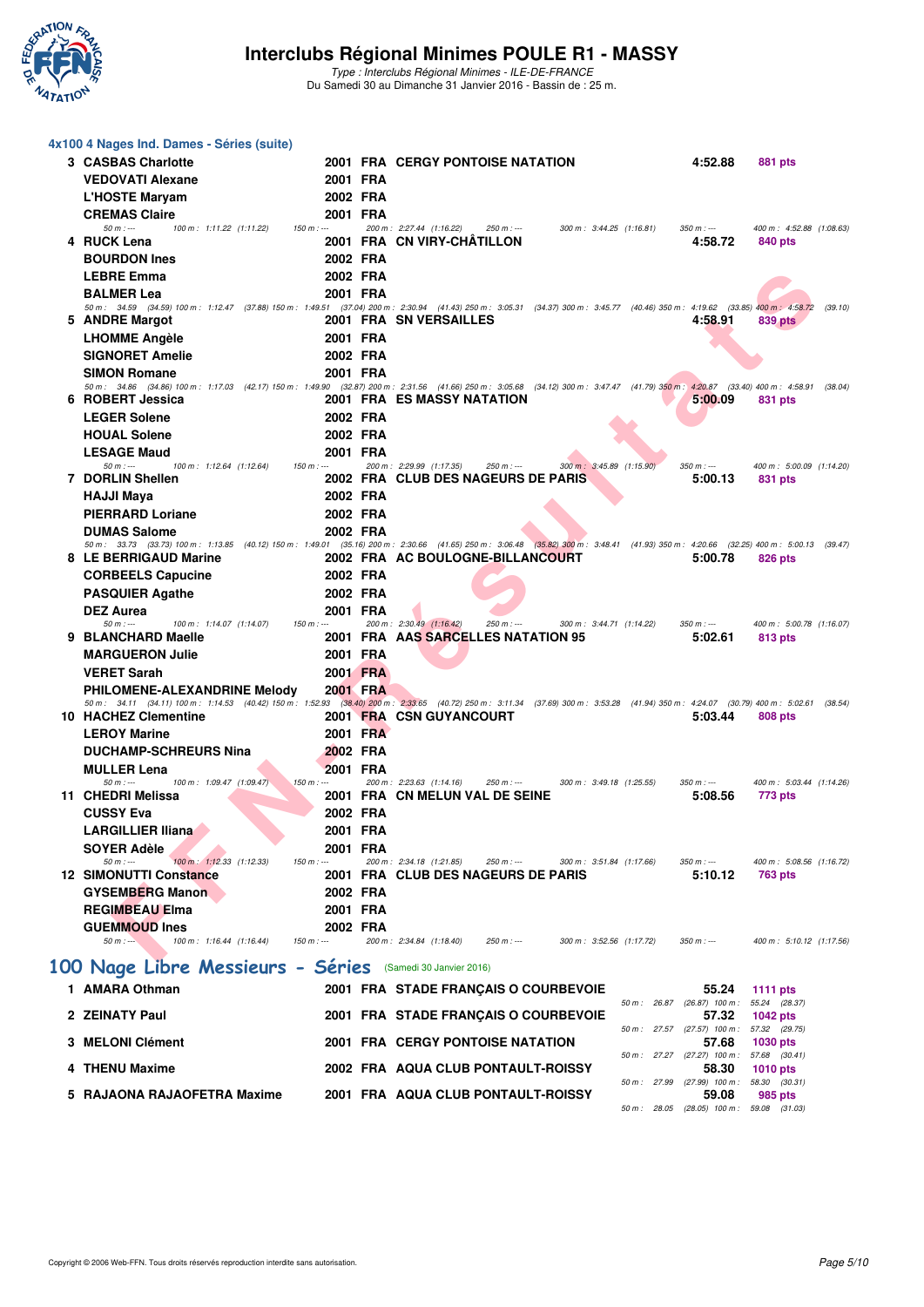

Type : Interclubs Régional Minimes - ILE-DE-FRANCE Du Samedi 30 au Dimanche 31 Janvier 2016 - Bassin de : 25 m.

# **100 Nage Libre Messieurs - Séries (suite)**

| <b>6 BARRY Aron</b>                                                                                                                                                                                                                                                                                                                |  | 2002 FRA CLUB DES NAGEURS DE PARIS      |              |              | 59.18                                                   | 982 pts         |  |
|------------------------------------------------------------------------------------------------------------------------------------------------------------------------------------------------------------------------------------------------------------------------------------------------------------------------------------|--|-----------------------------------------|--------------|--------------|---------------------------------------------------------|-----------------|--|
| 7 CIFTCI Denis                                                                                                                                                                                                                                                                                                                     |  | 2002 FRA U.S CRETEIL NATATION           |              |              | 50 m: 28.66 (28.66) 100 m: 59.18 (30.52)<br>59.19       | 981 pts         |  |
| 8 CHALENDAR Noé                                                                                                                                                                                                                                                                                                                    |  | 2001 FRA AC BOULOGNE-BILLANCOURT        |              |              | 50 m: 29.11 (29.11) 100 m: 59.19 (30.08)<br>59.48       | 972 pts         |  |
|                                                                                                                                                                                                                                                                                                                                    |  |                                         |              |              | 50 m : 28.58 (28.58) 100 m : 59.48 (30.90)              |                 |  |
| 9 RENAUDIN Remi                                                                                                                                                                                                                                                                                                                    |  | 2002 FRA CERGY PONTOISE NATATION        |              |              | 59.64<br>50 m: 28.55 (28.55) 100 m: 59.64 (31.09)       | 967 pts         |  |
| <b>10 GUILLAUME Vincent</b>                                                                                                                                                                                                                                                                                                        |  | <b>2002 FRA ES MASSY NATATION</b>       |              |              | 59.69                                                   | 966 pts         |  |
| 11 CHERTIER Guilhem                                                                                                                                                                                                                                                                                                                |  | 2001 FRA SN MONTGERON                   |              |              | 50 m: 29.28 (29.28) 100 m: 59.69 (30.41)<br>1:00.00     | <b>956 pts</b>  |  |
|                                                                                                                                                                                                                                                                                                                                    |  |                                         |              |              | 50 m : 28.71 (28.71) 100 m : 1:00.00 (31.29)            |                 |  |
| 12 OUNOUGHI Ihsane                                                                                                                                                                                                                                                                                                                 |  | <b>2001 FRA ES MASSY NATATION</b>       |              | 50 m : 29.45 | 1:00.11<br>$(29.45)$ 100 m : 1:00.11 $(30.66)$          | 952 pts         |  |
| 13 IABASSENE Safy                                                                                                                                                                                                                                                                                                                  |  | 2002 FRA RACING CLUB DE FRANCE WP       |              |              | 1:01.00                                                 | 925 pts         |  |
| 14 ATTIAS Sacha                                                                                                                                                                                                                                                                                                                    |  | 2002 FRA RACING CLUB DE FRANCE WP       |              |              | 50 m : 29.57 (29.57) 100 m : 1:01.00 (31.43)<br>1:01.72 | 903 pts         |  |
|                                                                                                                                                                                                                                                                                                                                    |  |                                         |              | 50 m: 29.70  | $(29.70)$ 100 m : 1:01.72 $(32.02)$                     |                 |  |
| 15 RUELLO Colin                                                                                                                                                                                                                                                                                                                    |  | 2002 FRA CLUB DES NAGEURS DE PARIS      |              | 50 m: 29.86  | 1:01.80<br>$(29.86)$ 100 m : 1:01.80 $(31.94)$          | <b>900 pts</b>  |  |
| 16 HASEGAWA William                                                                                                                                                                                                                                                                                                                |  | 2001 JPN SN MONTGERON                   |              |              | 1:01.87                                                 | 898 pts         |  |
| 17 MOUGIN Jules                                                                                                                                                                                                                                                                                                                    |  | 2001 FRA NEPTUNE CLUB DE FRANCE.        | 50 m : 29.49 |              | (29.49) 100 m: 1:01.87 (32.38)<br>1:03.24               | 857 pts         |  |
|                                                                                                                                                                                                                                                                                                                                    |  |                                         |              |              | 50 m: 29.93 (29.93) 100 m: 1:03.24 (33.31)              |                 |  |
| <b>18 LABAT Tancrede</b>                                                                                                                                                                                                                                                                                                           |  | 2002 FRA CSM CLAMART                    |              |              | 1:03.53<br>50 m: 30.60 (30.60) 100 m: 1:03.53 (32.93)   | 849 pts         |  |
| <b>19 THIBAUT Jules</b>                                                                                                                                                                                                                                                                                                            |  | 2002 FRA AC BOULOGNE-BILLANCOURT        |              |              | 1:03.64                                                 | 845 pts         |  |
| 20 DJELLAL Bendhiba                                                                                                                                                                                                                                                                                                                |  | 2002 FRA U.S CRETEIL NATATION           | 50 m: 30.13  |              | $(30.13)$ 100 m : 1:03.64 $(33.51)$<br>1:03.68          | 844 pts         |  |
|                                                                                                                                                                                                                                                                                                                                    |  |                                         |              |              | 50 m: 31.06 (31.06) 100 m: 1:03.68 (32.62)              |                 |  |
| 21 ARDÈS Siméon                                                                                                                                                                                                                                                                                                                    |  | 2002 FRA NEPTUNE CLUB DE FRANCE         |              |              | 1:06.37<br>50 m: 31.18 (31.18) 100 m: 1:06.37 (35.19)   | 767 pts         |  |
| 22 FISUN Michel                                                                                                                                                                                                                                                                                                                    |  | 2001 FRA CSM CLAMART                    |              |              | 1:07.94                                                 | <b>723 pts</b>  |  |
| 23 HELLOU Sidahmed                                                                                                                                                                                                                                                                                                                 |  | 2002 FRA AC VILLEPINTE                  |              |              | 50 m: 33.31 (33.31) 100 m: 1:07.94 (34.63)<br>1:09.93   | <b>670 pts</b>  |  |
|                                                                                                                                                                                                                                                                                                                                    |  |                                         |              |              | 50 m : 32.75 (32.75) 100 m : 1:09.93 (37.18)            |                 |  |
| 24 PONSODA Corentin                                                                                                                                                                                                                                                                                                                |  | 2001 FRA AC VILLEPINTE                  | 50 m : 35.09 |              | 1:12.88<br>$(35.09)$ 100 m : 1:12.88 $(37.79)$          | 595 pts         |  |
|                                                                                                                                                                                                                                                                                                                                    |  |                                         |              |              |                                                         |                 |  |
| 00 Dos Messieurs - Séries                                                                                                                                                                                                                                                                                                          |  | (Dimanche 31 Janvier 2016)              |              |              |                                                         |                 |  |
| 1 AMARA Othman                                                                                                                                                                                                                                                                                                                     |  | 2001 FRA STADE FRANÇAIS O COURBEVOIE    |              |              | 1:01.06<br>50 m: 29.38 (29.38) 100 m: 1:01.06 (31.68)   | 1157 pts        |  |
| 2 GRANDJEAN Etienne                                                                                                                                                                                                                                                                                                                |  | 2001 FRA RACING CLUB DE FRANCE WP       |              |              | 1:02.12                                                 | 1126 pts        |  |
| 3 BARRY Aron                                                                                                                                                                                                                                                                                                                       |  | 2002 FRA CLUB DES NAGEURS DE PARIS      |              |              | 50 m: 30.21 (30.21) 100 m: 1:02.12 (31.91)<br>1:05.17   | 1039 pts        |  |
|                                                                                                                                                                                                                                                                                                                                    |  |                                         |              |              | 50 m: 31.00 (31.00) 100 m: 1:05.17 (34.17)              |                 |  |
| 4 THENU Maxime                                                                                                                                                                                                                                                                                                                     |  | 2002 FRA AQUA CLUB PONTAULT-ROISSY      |              |              | 1:05.40<br>50 m: 33.30 (33.30) 100 m: 1:05.40 (32.10)   | <b>1032 pts</b> |  |
| 5 CHERTIER Guilhem                                                                                                                                                                                                                                                                                                                 |  | 2001 FRA SN MONTGERON                   |              |              | 1:05.96                                                 | <b>1016 pts</b> |  |
| 6 CIFTCI Denis                                                                                                                                                                                                                                                                                                                     |  | 2002 FRA U.S CRETEIL NATATION           |              |              | 50 m: 31.53 (31.53) 100 m: 1:05.96 (34.43)<br>1:06.95   | 989 pts         |  |
|                                                                                                                                                                                                                                                                                                                                    |  |                                         | 50 m: 32.87  |              | $(32.87)$ 100 m : 1:06.95 $(34.08)$                     |                 |  |
| 6 LATRECHE Adam                                                                                                                                                                                                                                                                                                                    |  | <b>2001 FRA CERGY PONTOISE NATATION</b> |              | 50 m: 32.81  | 1:06.95<br>$(32.81)$ 100 m : 1:06.95 $(34.14)$          | 989 pts         |  |
| 8 DEMETZ Alexis                                                                                                                                                                                                                                                                                                                    |  | 2001 FRA AQUA CLUB PONTAULT-ROISSY      |              |              | 1:07.00                                                 | <b>988 pts</b>  |  |
| 9 CHAPUIS Barthelemy                                                                                                                                                                                                                                                                                                               |  | 2002 FRA RACING CLUB DE FRANCE WP       |              | 50 m : 32.90 | $(32.90)$ 100 m : 1:07.00 $(34.10)$<br>1:07.91          | 963 pts         |  |
|                                                                                                                                                                                                                                                                                                                                    |  |                                         |              |              | 50 m: 32.59 (32.59) 100 m: 1:07.91 (35.32)              |                 |  |
| 10 MELONI Clément                                                                                                                                                                                                                                                                                                                  |  | <b>2001 FRA CERGY PONTOISE NATATION</b> |              |              | 1:07.97<br>50 m: 33.17 (33.17) 100 m: 1:07.97 (34.80)   | 961 pts         |  |
| $\mathbf{A}$ $\mathbf{A}$ $\mathbf{A}$ $\mathbf{A}$ $\mathbf{B}$ $\mathbf{A}$ $\mathbf{B}$ $\mathbf{A}$ $\mathbf{B}$ $\mathbf{A}$ $\mathbf{B}$ $\mathbf{A}$ $\mathbf{B}$ $\mathbf{A}$ $\mathbf{B}$ $\mathbf{A}$ $\mathbf{B}$ $\mathbf{A}$ $\mathbf{B}$ $\mathbf{B}$ $\mathbf{B}$ $\mathbf{A}$ $\mathbf{B}$ $\mathbf{B}$ $\mathbf{$ |  | 0004 FBA FO MACOV MATATION              |              |              | 1.00.00                                                 | non.            |  |

## **[100 Dos Messieurs - Séries](http://www.ffnatation.fr/webffn/resultats.php?idact=nat&go=epr&idcpt=36761&idepr=62)** (Dimanche 31 Janvier 2016)

| 1 AMARA Othman             |  | 2001 FRA STADE FRANÇAIS O COURBEVOIE |  | 1:01.06                                                   | 1157 pts |         |
|----------------------------|--|--------------------------------------|--|-----------------------------------------------------------|----------|---------|
| 2 GRANDJEAN Etienne        |  | 2001 FRA RACING CLUB DE FRANCE WP    |  | 50 m: 29.38 (29.38) 100 m: 1:01.06 (31.<br>1:02.12        | 1126 pts |         |
|                            |  |                                      |  | 50 m: 30.21 (30.21) 100 m: 1:02.12 (31.                   |          |         |
| 3 BARRY Aron               |  | 2002 FRA CLUB DES NAGEURS DE PARIS   |  | 1:05.17 1039 pts                                          |          |         |
|                            |  |                                      |  | 50 m: 31.00 (31.00) 100 m: 1:05.17 (34.                   |          |         |
| 4 THENU Maxime             |  | 2002 FRA AQUA CLUB PONTAULT-ROISSY   |  | 1:05.40 1032 pts                                          |          |         |
|                            |  |                                      |  | 50 m: 33.30 (33.30) 100 m: 1:05.40 (32.                   |          |         |
| 5 CHERTIER Guilhem         |  | 2001 FRA SN MONTGERON                |  | 1:05.96 1016 pts                                          |          |         |
| 6 CIFTCI Denis             |  | 2002 FRA U.S CRETEIL NATATION        |  | 50 m: 31.53 (31.53) 100 m: 1:05.96 (34.<br>1:06.95        | 989 pts  |         |
|                            |  |                                      |  | 50 m: 32.87 (32.87) 100 m: 1:06.95 (34.                   |          |         |
| 6 LATRECHE Adam            |  | 2001 FRA CERGY PONTOISE NATATION     |  | 1:06.95                                                   |          | 989 pts |
|                            |  |                                      |  | 50 m: 32.81 (32.81) 100 m: 1:06.95 (34.                   |          |         |
| 8 DEMETZ Alexis            |  | 2001 FRA AQUA CLUB PONTAULT-ROISSY   |  | 1:07.00                                                   |          | 988 pts |
|                            |  |                                      |  | 50 m: 32.90 (32.90) 100 m: 1:07.00 (34.                   |          |         |
| 9 CHAPUIS Barthelemy       |  | 2002 FRA RACING CLUB DE FRANCE WP    |  | 1:07.91<br>50 m: 32.59 (32.59) 100 m: 1:07.91 (35.        |          | 963 pts |
| 10 MELONI Clément          |  | 2001 FRA CERGY PONTOISE NATATION     |  | 1:07.97                                                   |          | 961 pts |
|                            |  |                                      |  | 50 m: 33.17 (33.17) 100 m: 1:07.97 (34.                   |          |         |
| 11 CAMUS Loïc              |  | 2001 FRA ES MASSY NATATION           |  | 1:08.03                                                   |          | 960 pts |
|                            |  |                                      |  | 50 m: 32.84 (32.84) 100 m: 1:08.03 (35.                   |          |         |
| 12 GERMAIN-HIDALGO Arthur  |  | 2001 FRA NEPTUNE CLUB DE FRANCE      |  | 1:08.05                                                   |          | 959 pts |
|                            |  |                                      |  | 50 m: 33.70 (33.70) 100 m: 1:08.05 (34.                   |          |         |
| 13 RUELLO Colin            |  | 2002 FRA CLUB DES NAGEURS DE PARIS   |  | 1:08.06<br>50 m: 32.86 (32.86) 100 m: 1:08.06 (35.        |          | 959 pts |
| 14 EL HASSANI Adam         |  | 2001 FRA NEPTUNE CLUB DE FRANCE      |  | 1:08.61                                                   |          | 944 pts |
|                            |  |                                      |  | 50 m: 33.42 (33.42) 100 m: 1:08.61 (35.                   |          |         |
| 15 PASSANI Henri-Dominique |  | 2002 FRA CSM CLAMART                 |  | 1:09.42                                                   |          | 922 pts |
| 16 CHALENDAR Noé           |  | 2001 FRA AC BOULOGNE-BILLANCOURT     |  | 1:11.58                                                   |          | 866 pts |
|                            |  |                                      |  | $E0 \text{ m}$ $E11 / 0E11 / 100 \text{ m}$ $111 E0 / 00$ |          |         |

|             |       | 59.18             | 982 pts            |
|-------------|-------|-------------------|--------------------|
| 50 m: 28.66 |       | $(28.66)$ 100 m : | 59.18 (30.52)      |
|             |       | 59.19             | 981 pts            |
| 50 m:       | 29.11 | $(29.11)$ 100 m : | 59.19 (30.08)      |
|             |       | 59.48             | 972 pts            |
| $50 m$ :    | 28.58 | $(28.58)$ 100 m : | 59.48<br>(30.90)   |
|             |       | 59.64             | <b>967 pts</b>     |
| $50 m$ :    | 28.55 | $(28.55)$ 100 m : | 59.64<br>(31.09)   |
|             |       | 59.69             | <b>966 pts</b>     |
| $50 m$ :    | 29.28 | $(29.28)$ 100 m : | 59.69 (30.41)      |
|             |       | 1:00.00           | <b>956 pts</b>     |
| $50 m$ :    | 28.71 | $(28.71)$ 100 m : | 1:00.00<br>(31.29) |
|             |       | 1:00.11           | <b>952 pts</b>     |
| $50 m$ :    | 29.45 | $(29.45)$ 100 m : | 1:00.11<br>(30.66) |
|             |       | 1:01.00           | 925 pts            |
| $50 m$ :    | 29.57 | $(29.57)$ 100 m : | 1:01.00<br>(31.43) |
|             |       | 1:01.72           | <b>903 pts</b>     |
| $50 m$ :    | 29.70 | $(29.70)$ 100 m : | 1:01.72<br>(32.02) |
|             |       | 1:01.80           | <b>900 pts</b>     |
| $50 m$ :    | 29.86 | $(29.86)$ 100 m : | (31.94)<br>1:01.80 |
|             |       | 1:01.87           | 898 pts            |
| $50 m$ :    | 29.49 | $(29.49)$ 100 m : | (32.38)<br>1:01.87 |
|             |       | 1:03.24           | 857 pts            |
| $50 m$ :    | 29.93 | $(29.93)$ 100 m : | 1:03.24<br>(33.31) |
|             |       | 1:03.53           | 849 pts            |
| $50 m$ :    | 30.60 | $(30.60)$ 100 m : | 1:03.53 (32.93)    |
|             |       | 1:03.64           | 845 pts            |
| $50 m$ :    | 30.13 | $(30.13) 100 m$ : | 1:03.64<br>(33.51) |
|             |       | 1:03.68           | 844 pts            |
| $50 m$ :    | 31.06 | $(31.06) 100 m$ : | 1:03.68<br>(32.62) |
|             |       | 1:06.37           | 767 pts            |
| $50 m$ :    | 31.18 | $(31.18) 100 m$ : | 1:06.37<br>(35.19) |
|             |       | 1:07.94           | <b>723 pts</b>     |
| $50 m$ :    | 33.31 | $(33.31)$ 100 m : | 1:07.94<br>(34.63) |
|             |       | 1:09.93           | <b>670 pts</b>     |
| $50 m$ :    | 32.75 | $(32.75)$ 100 m : | 1:09.93<br>(37.18) |
|             |       | 1:12.88           | 595 pts            |
| 50 m:       | 35.09 | $(35.09)$ 100 m : | 1:12.88<br>(37.79) |
|             |       |                   |                    |

|              |       | 1:01.06           | 1157 $p$ ts         |         |
|--------------|-------|-------------------|---------------------|---------|
| 50 m: 29.38  |       | $(29.38) 100 m$ : | 1:01.06 (31.68)     |         |
|              |       | 1:02.12           | 1126 pts            |         |
| 50 m :       | 30.21 | $(30.21)$ 100 m : | $1:02.12$ $(31.91)$ |         |
|              |       | 1:05.17           | 1039 pts            |         |
| $50 m$ :     | 31.00 | $(31.00) 100 m$ : | $1:05.17$ $(34.17)$ |         |
|              |       | 1:05.40           | <b>1032 pts</b>     |         |
| $50 m$ :     | 33.30 | $(33.30)$ 100 m : | $1:05.40$ $(32.10)$ |         |
|              |       | 1:05.96           | 1016 pts            |         |
| $50 m$ :     | 31.53 | $(31.53) 100 m$ : | $1:05.96$ $(34.43)$ |         |
|              |       | 1:06.95           | 989 pts             |         |
| $50 m$ :     | 32.87 | $(32.87)$ 100 m : | 1:06.95 (34.08)     |         |
|              |       | 1:06.95           | 989 pts             |         |
| 50 m: 32.81  |       | $(32.81)$ 100 m : | $1:06.95$ $(34.14)$ |         |
|              |       | 1:07.00           | 988 pts             |         |
| $50 m$ :     | 32.90 | $(32.90)$ 100 m : | $1:07.00$ $(34.10)$ |         |
|              |       | 1:07.91           |                     | 963 pts |
| $50 m$ :     | 32.59 | $(32.59)$ 100 m : | 1:07.91 (35.32)     |         |
|              |       | 1:07.97           | 961 pts             |         |
| $50 m$ :     | 33.17 | $(33.17) 100 m$ : | 1:07.97 (34.80)     |         |
|              |       | 1:08.03           | 960 pts             |         |
| $50 m$ :     | 32.84 | $(32.84) 100 m$ : | 1:08.03 (35.19)     |         |
|              |       | 1:08.05           | 959 pts             |         |
| 50 m:        | 33.70 | $(33.70)$ 100 m : | 1:08.05 (34.35)     |         |
|              |       | 1:08.06           | 959 pts             |         |
| 50 m : 32.86 |       | $(32.86) 100 m$ : | 1:08.06 (35.20)     |         |
|              |       | 1:08.61           | 944 pts             |         |
| $50 m$ :     | 33.42 | $(33.42) 100 m$ : | $1:08.61$ $(35.19)$ |         |
|              |       | 1:09.42           | 922 pts             |         |
|              |       | 1:11.58 866 pts   |                     |         |
| $50 m$ :     | 35.11 | $(35.11) 100 m$ : | 1:11.58             | (36.47) |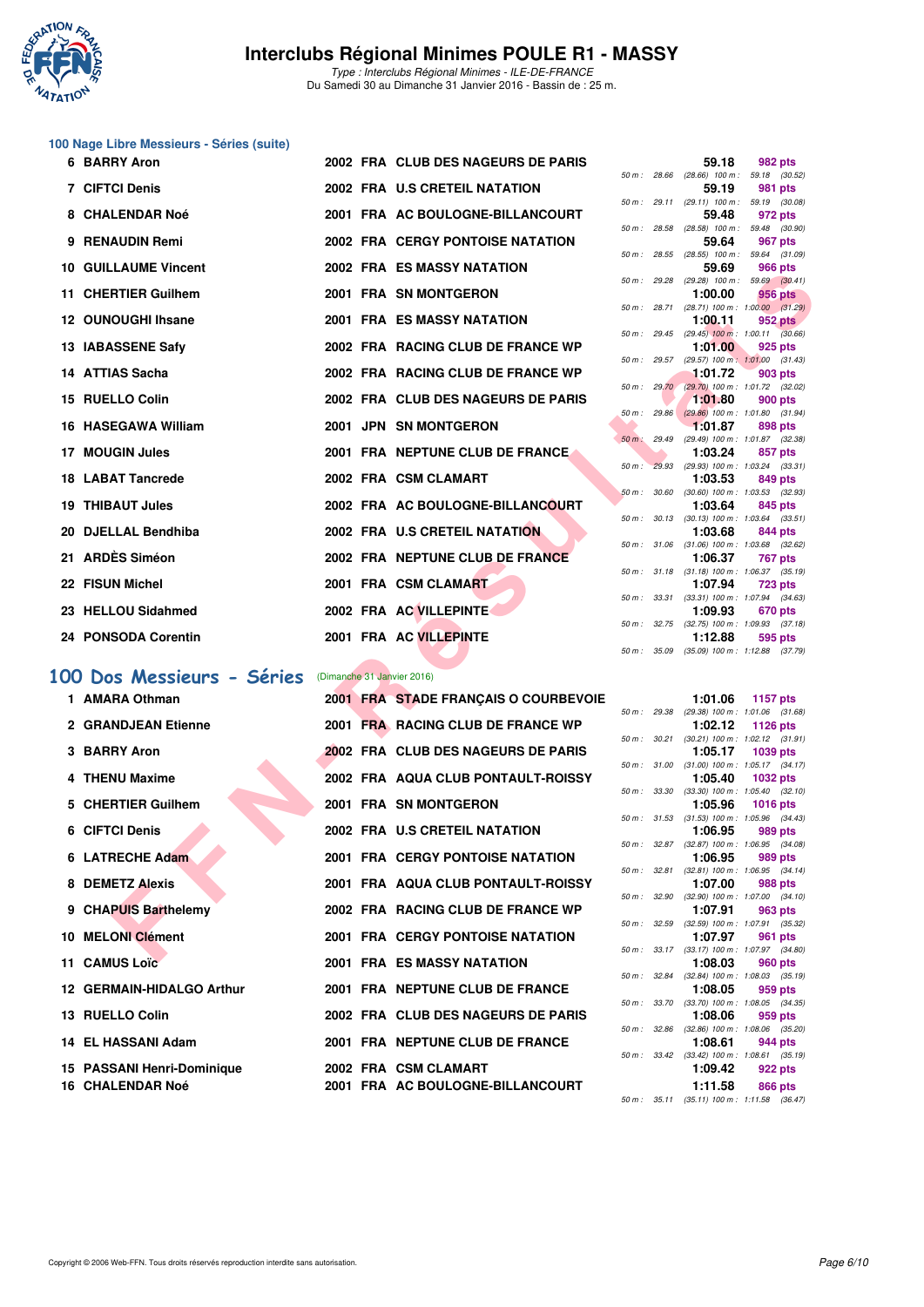

Type : Interclubs Régional Minimes - ILE-DE-FRANCE Du Samedi 30 au Dimanche 31 Janvier 2016 - Bassin de : 25 m.

#### **100 Dos Messieurs - Séries (suite)**

| 17 GRANDIN MARTIN Numa  |  | <b>2002 FRA ES MASSY NATATION</b>    |                  | 1:11.62                                               | 865 pts |         |
|-------------------------|--|--------------------------------------|------------------|-------------------------------------------------------|---------|---------|
| 18 RONDIER Mathias      |  | 2002 FRA CSM CLAMART                 |                  | 50 m: 34.71 (34.71) 100 m: 1:11.62 (36.91)<br>1:12.60 | 840 pts |         |
| <b>19 THIBAUT Jules</b> |  | 2002 FRA AC BOULOGNE-BILLANCOURT     | 50 m: 35.34      | $(35.34)$ 100 m : 1:12.60 $(37.26)$<br>1:12.70        | 838 pts |         |
| 20 HASEGAWA Alexandre   |  | 2001 JPN SN MONTGERON                | $50 m$ : $35.19$ | $(35.19)$ 100 m : 1:12.70 $(37.51)$<br>1:13.56        | 816 pts |         |
| 21 SAIDJI Djillali      |  | 2002 FRA U.S CRETEIL NATATION        | 50 m: 34.88      | $(34.88)$ 100 m : 1:13.56 $(38.68)$<br>1:14.36        | 796 pts |         |
| 22 MAO Thélian          |  | 2002 FRA AC VILLEPINTE               | 50 m: 36.03      | $(36.03)$ 100 m : 1:14.36 $(38.33)$<br>1:18.68        | 693 pts |         |
| 23 HELLOU Sidahmed      |  | 2002 FRA AC VILLEPINTE               | 50 m: 37.78      | $(37.78)$ 100 m : 1:18.68 $(40.90)$<br>1:20.60        |         | 650 pts |
| --- AITKACI Carl        |  | 2001 FRA STADE FRANCAIS O COURBEVOIE | $50 m$ : $38.72$ | $(38.72)$ 100 m : 1:20.60 $(41.88)$<br><b>DSQ Ai</b>  |         |         |

#### **[100 Brasse Messieurs - Séries](http://www.ffnatation.fr/webffn/resultats.php?idact=nat&go=epr&idcpt=36761&idepr=72)** (Samedi 30 Janvier 2016)

| 21 JAIDJI DJIIIAII           |  | ZUVZ FRA UJJURETEILINATATION              |              |                  | 1.14.30                                                 | 790 DIS         |  |
|------------------------------|--|-------------------------------------------|--------------|------------------|---------------------------------------------------------|-----------------|--|
| 22 MAO Thélian               |  | 2002 FRA AC VILLEPINTE                    |              |                  | 50 m: 36.03 (36.03) 100 m: 1:14.36 (38.33)<br>1:18.68   | <b>693 pts</b>  |  |
| 23 HELLOU Sidahmed           |  | 2002 FRA AC VILLEPINTE                    | 50 m : 37.78 |                  | $(37.78)$ 100 m : 1:18.68 $(40.90)$<br>1:20.60          | <b>650 pts</b>  |  |
|                              |  |                                           |              |                  | 50 m : 38.72 (38.72) 100 m : 1:20.60 (41.88)            |                 |  |
| <b>AITKACI Carl</b>          |  | 2001 FRA STADE FRANÇAIS O COURBEVOIE      |              |                  | <b>DSQ Ai</b>                                           |                 |  |
| 00 Brasse Messieurs - Séries |  | (Samedi 30 Janvier 2016)                  |              |                  |                                                         |                 |  |
| <b>1 BALAMANE Moncef</b>     |  | 2001 ALG STADE FRANÇAIS O COURBEVOIE      |              |                  | 1:05.02                                                 | <b>1225 pts</b> |  |
|                              |  |                                           |              | 50 m : 30.68     | $(30.68)$ 100 m : 1:05.02 $(34.34)$                     |                 |  |
| 2 AITKACI Carl               |  | 2001 FRA STADE FRANÇAIS O COURBEVOIE      | 50 m: 31.59  |                  | 1:06.83<br>$(31.59)$ 100 m : 1:06.83 $(35.24)$          | 1175 pts        |  |
| 3 LATRECHE Adam              |  | <b>2001 FRA CERGY PONTOISE NATATION</b>   |              |                  | 1:08.36                                                 | 1134 pts        |  |
| 4 GRANDJEAN Etienne          |  | 2001 FRA RACING CLUB DE FRANCE WP         |              | 50 m: 31.83      | $(31.83)$ 100 m : 1:08.36 $(36.53)$<br>1:09.10          | <b>1114 pts</b> |  |
|                              |  |                                           |              |                  | 50 m : 32.36 (32.36) 100 m : 1:09.10 (36.74)            |                 |  |
| 5 LIV Thomas                 |  | 2002 FRA AQUA CLUB PONTAULT-ROISSY        |              |                  | 1:09.46                                                 | 1105 pts        |  |
| 6 OUNOUGHI Ihsane            |  | <b>2001 FRA ES MASSY NATATION</b>         |              |                  | 50 m : 33.30 (33.30) 100 m : 1:09.46 (36.16)<br>1:13.66 | 996 pts         |  |
|                              |  |                                           |              |                  | 50 m: 34.41 (34.41) 100 m: 1:13.66 (39.25)              |                 |  |
| 7 CATINEL-ARAMINTHE Keran    |  | 2001 FRA U.S CRETEIL NATATION             |              |                  | 1:14.02                                                 | 987 pts         |  |
| 8 BUISSON Luca               |  | 2002 FRA CLUB DES NAGEURS DE PARIS        |              | 50 m : 34.44     | $(34.44)$ 100 m : 1:14.02 $(39.58)$<br>1:14.93          | 965 pts         |  |
|                              |  |                                           | 50 m: 35.53  |                  | $(35.53)$ 100 m : 1:14.93 $(39.40)$                     |                 |  |
| 9 DUCHEN Arthur              |  | 2001 FRA AC BOULOGNE-BILLANCOURT          |              |                  | 1:15.30                                                 | 956 pts         |  |
| <b>10 GUILLAUME Vincent</b>  |  | <b>2002 FRA ES MASSY NATATION</b>         |              |                  | 50 m: 35.33 (35.33) 100 m: 1:15.30 (39.97)<br>1:15.58   | 949 pts         |  |
|                              |  |                                           |              | 50 m : 36.17     | $(36.17)$ 100 m : 1:15.58 $(39.41)$                     |                 |  |
| 11 HASEGAWA Alexandre        |  | 2001 JPN SN MONTGERON                     |              |                  | 1:15.76                                                 | 944 pts         |  |
| 12 PASSANI Henri-Dominique   |  | 2002 FRA CSM CLAMART                      |              |                  | 50 m: 35.35 (35.35) 100 m: 1:15.76 (40.41)<br>1:17.34   | 906 pts         |  |
|                              |  |                                           |              | 50 m: 36.21      | $(36.21)$ 100 m : 1:17.34 $(41.13)$                     |                 |  |
| 13 MARIE Gaétan              |  | 2001 FRA CERGY PONTOISE NATATION          |              |                  | 1:17.39                                                 | 905 pts         |  |
| 14 DEMETZ Alexis             |  | <b>2001 FRA AQUA CLUB PONTAULT-ROISSY</b> |              |                  | 50 m: 36.41 (36.41) 100 m: 1:17.39 (40.98)<br>1:17.99   | 891 pts         |  |
|                              |  |                                           | 50 m : 36.64 |                  | $(36.64)$ 100 m : 1:17.99 $(41.35)$                     |                 |  |
| 15 ROYER Loghan              |  | 2002 FRA CLUB DES NAGEURS DE PARIS        |              |                  | 1:19.84                                                 | 847 pts         |  |
| 16 CHAPUIS Barthelemy        |  | 2002 FRA RACING CLUB DE FRANCE WP         |              |                  | 50 m: 37.57 (37.57) 100 m: 1:19.84 (42.27)<br>1:20.76   | 826 pts         |  |
|                              |  |                                           |              |                  | 50 m: 37.66 (37.66) 100 m: 1:20.76 (43.10)              |                 |  |
| 17 RONDIER Mathias           |  | 2002 FRA CSM CLAMART                      |              |                  | 1:21.70                                                 | 805 pts         |  |
| 18 VERLA Mathis              |  | 2001 FRA SN MONTGERON                     | 50 m : 39.03 |                  | (39.03) 100 m: 1:21.70 (42.67)<br>1:22.87               | 779 pts         |  |
|                              |  |                                           |              | 50 m : 38.81     | $(38.81)$ 100 m : 1:22.87 $(44.06)$                     |                 |  |
| 19 ARDÈS Siméon              |  | 2002 FRA NEPTUNE CLUB DE FRANCE           |              |                  | 1:24.91                                                 | 734 pts         |  |
| 20 SAIDJI Djillali           |  | 2002 FRA U.S CRETEIL NATATION             |              |                  | 50 m: 39.56 (39.56) 100 m: 1:24.91 (45.35)<br>1:25.54   | <b>720 pts</b>  |  |
|                              |  |                                           |              |                  | 50 m: 40.10 (40.10) 100 m: 1:25.54 (45.44)              |                 |  |
| 21 MOUGIN Jules              |  | 2001 FRA NEPTUNE CLUB DE FRANCE           |              | $50 m$ : $40.51$ | 1:28.02                                                 | <b>668 pts</b>  |  |
| 22 BERREHILI Issam           |  | 2001 FRA AC VILLEPINTE                    |              |                  | $(40.51)$ 100 m : 1:28.02 $(47.51)$<br>1:30.34          | 622 pts         |  |
|                              |  |                                           |              |                  | 50 m: 41.40 (41.40) 100 m: 1:30.34 (48.94)              |                 |  |
| 23 PONSODA Corentin          |  | 2001 FRA AC VILLEPINTE                    |              |                  | 1:44.02<br>50 m : 49.40 (49.40) 100 m : 1:44.02 (54.62) | <b>380 pts</b>  |  |
| --- GUIOUBLY Yannis          |  | 2001 FRA AC BOULOGNE-BILLANCOURT          |              |                  | <b>DSQ Vi</b>                                           |                 |  |
|                              |  |                                           |              |                  |                                                         |                 |  |

### **[100 Papillon Messieurs - Séries](http://www.ffnatation.fr/webffn/resultats.php?idact=nat&go=epr&idcpt=36761&idepr=82)** (Dimanche 31 Janvier 2016)

| <b>GUIOUBLY Yannis</b> |  | 2001 FRA AC BOULOGNE-BILLANCOURT     |  | $1:01.16$ 1091 pts                           |  |
|------------------------|--|--------------------------------------|--|----------------------------------------------|--|
|                        |  |                                      |  | 50 m: 27.43 (27.43) 100 m: 1:01.16 (33.73)   |  |
| 2 BALAMANE Moncef      |  | 2001 ALG STADE FRANÇAIS O COURBEVOIE |  | $1:02.39$ 1056 pts                           |  |
|                        |  |                                      |  | 50 m : 29.40 (29.40) 100 m : 1:02.39 (32.99) |  |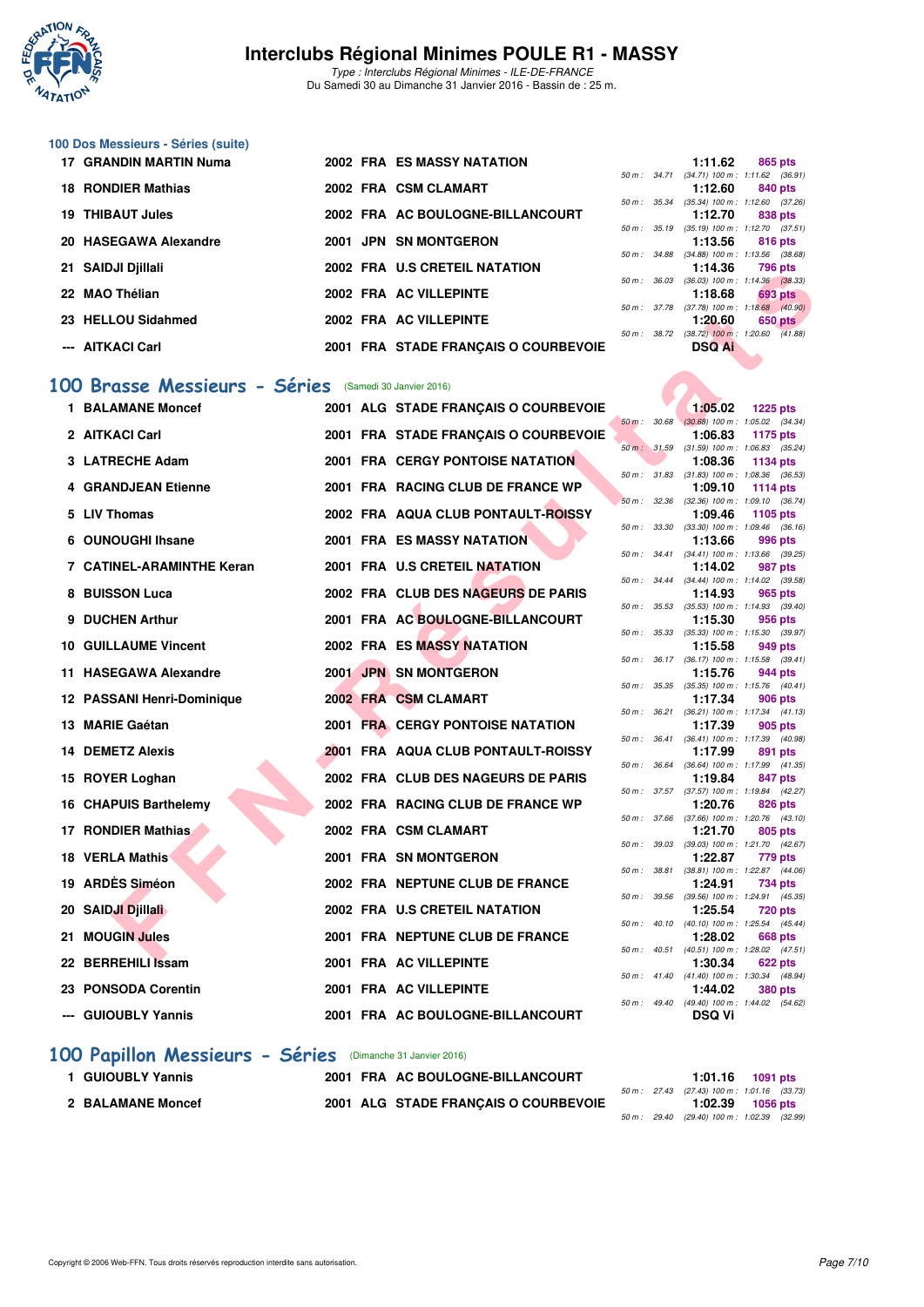

Type : Interclubs Régional Minimes - ILE-DE-FRANCE Du Samedi 30 au Dimanche 31 Janvier 2016 - Bassin de : 25 m.

# **100 Papillon Messieurs - Séries (suite)**

|     | 3 RENAUDIN Remi                                                           |          | <b>2002 FRA CERGY PONTOISE NATATION</b>                                                                   |              |       | 1:03.13                | 1035 pts                                                       |             |
|-----|---------------------------------------------------------------------------|----------|-----------------------------------------------------------------------------------------------------------|--------------|-------|------------------------|----------------------------------------------------------------|-------------|
|     | 4 MARIE Gaétan                                                            |          | <b>2001 FRA CERGY PONTOISE NATATION</b>                                                                   | 50 m : 29.50 |       | 1:03.46                | $(29.50)$ 100 m : 1:03.13 $(33.63)$<br>1026 pts                |             |
| 5   | <b>BUISSON Luca</b>                                                       |          | 2002 FRA CLUB DES NAGEURS DE PARIS                                                                        | 50 m : 29.30 |       | 1:03.75                | (29.30) 100 m: 1:03.46 (34.16)<br><b>1018 pts</b>              |             |
|     | <b>6 ZEINATY Paul</b>                                                     |          |                                                                                                           | 50 m: 29.17  |       |                        | (29.17) 100 m: 1:03.75 (34.58)                                 |             |
|     |                                                                           |          | 2001 FRA STADE FRANÇAIS O COURBEVOIE                                                                      |              |       | 1:04.20                | 1005 pts<br>50 m: 29.96 (29.96) 100 m: 1:04.20 (34.24)         |             |
|     | 7 CATINEL-ARAMINTHE Keran                                                 |          | 2001 FRA U.S CRETEIL NATATION                                                                             | 50 m : 29.49 |       | 1:04.37                | <b>1001 pts</b><br>(29.49) 100 m: 1:04.37 (34.88)              |             |
|     | 8 CAMUS Loïc                                                              |          | <b>2001 FRA ES MASSY NATATION</b>                                                                         |              |       | 1:04.81                | 989 pts                                                        |             |
|     | 9 RAJAONA RAJAOFETRA Maxime                                               |          | 2001 FRA AQUA CLUB PONTAULT-ROISSY                                                                        |              |       | 1:04.84                | 50 m : 30.15 (30.15) 100 m : 1:04.81 (34.66)<br><b>988 pts</b> |             |
|     | 10 LIV Thomas                                                             |          | 2002 FRA AQUA CLUB PONTAULT-ROISSY                                                                        | 50 m : 29.93 |       | 1:05.68                | $(29.93)$ 100 m : 1:04.84 $(34.91)$<br>965 pts                 |             |
|     | 11 GERMAIN-HIDALGO Arthur                                                 |          | 2001 FRA NEPTUNE CLUB DE FRANCE                                                                           |              |       | 1:06.20                | 50 m: 31.09 (31.09) 100 m: 1:05.68 (34.59)<br>951 pts          |             |
|     |                                                                           |          |                                                                                                           | 50 m: 30.56  |       |                        | $(30.56)$ 100 m : 1:06.20 $(35.64)$                            |             |
|     | 12 ATTIAS Sacha                                                           |          | 2002 FRA RACING CLUB DE FRANCE WP                                                                         | 50 m: 30.57  |       | 1:06.43                | 945 pts<br>$(30.57)$ 100 m : 1:06.43 $(35.86)$                 |             |
|     | 13 GRANDIN MARTIN Numa                                                    |          | <b>2002 FRA ES MASSY NATATION</b>                                                                         |              |       | 1:07.42                | 918 pts                                                        |             |
|     | 14 EL HASSANI Adam                                                        |          | 2001 FRA NEPTUNE CLUB DE FRANCE                                                                           | 50 m: 31.04  |       | 1:08.12                | $(31.04)$ 100 m : 1:07.42 $(36.38)$<br><b>900 pts</b>          |             |
|     |                                                                           |          |                                                                                                           | $50 m$ :     | 30.88 |                        | $(30.88)$ 100 m : 1:08.12 $(37.24)$                            |             |
|     | 15 IABASSENE Safy                                                         |          | 2002 FRA RACING CLUB DE FRANCE WP                                                                         |              |       | 1:08.85                | 881 pts<br>50 m: 31.35 (31.35) 100 m: 1:08.85 (37.50)          |             |
|     | 16 DUCHEN Arthur                                                          |          | 2001 FRA AC BOULOGNE-BILLANCOURT                                                                          |              |       | 1:09.40                | 867 pts                                                        |             |
|     | 17 LABAT Tancrede                                                         |          | 2002 FRA CSM CLAMART                                                                                      | 50 m: 31.44  |       | 1:10.83                | $(31.44)$ 100 m : 1:09.40 $(37.96)$<br>831 pts                 |             |
|     | 18 ROYER Loghan                                                           |          | 2002 FRA CLUB DES NAGEURS DE PARIS                                                                        |              |       | 1:12.03                | 50 m: 32.45 (32.45) 100 m: 1:10.83 (38.38)<br>801 pts          |             |
|     |                                                                           |          |                                                                                                           | 50 m : 33.23 |       |                        | $(33.23)$ 100 m : 1:12.03 $(38.80)$                            |             |
|     | 19 HASEGAWA William                                                       |          | 2001 JPN SN MONTGERON                                                                                     | 50 m : 32.80 |       | 1:13.20                | 772 pts<br>$(32.80)$ 100 m : 1:13.20 $(40.40)$                 |             |
|     | 20 DJELLAL Bendhiba                                                       |          | 2002 FRA U.S CRETEIL NATATION                                                                             |              |       | 1:13.40                | <b>767 pts</b>                                                 |             |
| 21. | <b>FISUN Michel</b>                                                       |          | 2001 FRA CSM CLAMART                                                                                      |              |       | 1:15.43                | 50 m: 32.95 (32.95) 100 m: 1:13.40 (40.45)<br>719 pts          |             |
|     |                                                                           |          |                                                                                                           |              |       |                        | 50 m: 34.18 (34.18) 100 m: 1:15.43 (41.25)                     |             |
|     | 22 BERREHILI Issam                                                        |          | 2001 FRA AC VILLEPINTE                                                                                    |              |       | 1:20.59                | 604 pts                                                        |             |
|     | 23 MAO Thélian                                                            |          | 2002 FRA AC VILLEPINTE                                                                                    |              |       | 1:21.51                | 50 m: 34.78 (34.78) 100 m: 1:20.59 (45.81)<br>584 pts          |             |
|     |                                                                           |          |                                                                                                           |              |       |                        | 50 m: 37.37 (37.37) 100 m: 1:21.51 (44.14)                     |             |
|     | 24 VERLA Mathis                                                           |          | 2001 FRA SN MONTGERON                                                                                     |              |       | 1:22.04                | 573 pts<br>50 m: 37.16 (37.16) 100 m: 1:22.04 (44.88)          |             |
|     |                                                                           |          |                                                                                                           |              |       |                        |                                                                |             |
|     | 4x200 Nage Libre Messieurs - Séries                                       |          | (Dimanche 31 Janvier 2016)                                                                                |              |       |                        |                                                                |             |
|     | <b>1 BALAMANE Moncef</b>                                                  |          | 2001 ALG STADE FRANÇAIS O COURBEVOIE                                                                      |              |       | 8:08.68                | 1124 pts                                                       |             |
|     | <b>ZEINATY Paul</b>                                                       | 2001 FRA |                                                                                                           |              |       |                        |                                                                |             |
|     | <b>AITKACI Carl</b>                                                       | 2001 FRA |                                                                                                           |              |       |                        |                                                                |             |
|     | <b>AMARA Othman</b><br>100 m: 58.34<br>$50 m: -$<br>(58.34)<br>$150 m: -$ | 2001 FRA | 200 m: 2:01.82 (1:03.48)<br>$250 m$ : ---<br>300 m: 3:00.54 (58.72)                                       |              |       | $350 m : -$            | 400 m: 4:04.52 (1:03.98)                                       | $450 m: -$  |
|     | 2 RENAUDIN Remi                                                           |          | <b>2002 FRA CERGY PONTOISE NATATION</b>                                                                   |              |       | 8:30.82                | <b>1030 pts</b>                                                |             |
|     | <b>MARIE Gaétan</b>                                                       | 2001 FRA |                                                                                                           |              |       |                        |                                                                |             |
|     | <b>MELONI Clément</b>                                                     | 2001 FRA |                                                                                                           |              |       |                        |                                                                |             |
|     | <b>LATRECHE Adam</b>                                                      | 2001 FRA |                                                                                                           |              |       |                        |                                                                |             |
|     | 100 m: 1:03.31 (1:03.31)<br>$50 m: -$<br>$150 m: -$<br>3 LIV Thomas       |          | 200 m: 2:07.96 (1:04.65)<br>$250 m : -$<br>300 m: 3:09.22 (1:01.26)<br>2002 FRA AQUA CLUB PONTAULT-ROISSY |              |       | $350 m : -$<br>8:36.79 | 400 m: 4:15.74 (1:06.52)<br>1005 pts                           | 450 m : --- |
|     | <b>THENU Maxime</b>                                                       | 2002 FRA |                                                                                                           |              |       |                        |                                                                |             |
|     |                                                                           |          |                                                                                                           |              |       |                        |                                                                |             |

| <b>MELONI Clément</b>                   |             | 2001 FRA |                                     |             |                           |             |                           |               |
|-----------------------------------------|-------------|----------|-------------------------------------|-------------|---------------------------|-------------|---------------------------|---------------|
| <b>LATRECHE Adam</b>                    |             | 2001 FRA |                                     |             |                           |             |                           |               |
| 100 m: 1:03.31 (1:03.31)<br>$50 m: -$   | $150 m: -$  |          | 200 m: 2:07.96 (1:04.65)            | 250 m : --- | 300 m : 3:09.22 (1:01.26) | $350 m : -$ | 400 m : 4:15.74 (1:06.52) | $450 m : -$   |
| 3 LIV Thomas                            |             |          | 2002 FRA AQUA CLUB PONTAULT-ROISSY  |             |                           | 8:36.79     | $1005$ pts                |               |
| <b>THENU Maxime</b>                     |             | 2002 FRA |                                     |             |                           |             |                           |               |
| <b>DEMETZ Alexis</b>                    |             | 2001 FRA |                                     |             |                           |             |                           |               |
| <b>RAJAONA RAJAOFETRA Maxime</b>        |             | 2001 FRA |                                     |             |                           |             |                           |               |
| 100 m: 1:02.02 (1:02.02)<br>$50 m : -$  | $150 m : -$ |          | 200 m: 2:09.82 (1:07.80)            | 250 m : --- | 300 m : 3:10.39 (1:00.57) | $350 m : -$ | 400 m: 4:17.81 (1:07.42)  | $450 m$ : --- |
| 4 CATINEL-ARAMINTHE Keran               |             |          | 2001 FRA U.S CRETEIL NATATION       |             |                           | 8:43.93     | 976 pts                   |               |
| <b>CIFTCI Denis</b>                     |             | 2002 FRA |                                     |             |                           |             |                           |               |
| <b>DJELLAL Bendhiba</b>                 |             | 2002 FRA |                                     |             |                           |             |                           |               |
| <b>SAIDJI Djillali</b>                  |             | 2002 FRA |                                     |             |                           |             |                           |               |
| 100 m : 1:00.10 (1:00.10)<br>$50 m : -$ | $150 m: -$  |          | 200 m: 2:05.34 (1:05.24)            | 250 m : --- | 300 m : 3:07.81 (1:02.47) | 350 m : --- | 400 m: 4:12.81 (1:05.00)  | $450 m : -$   |
| 5 GRANDJEAN Etienne                     |             | 2001     | <b>FRA RACING CLUB DE FRANCE WP</b> |             |                           | 8:44.63     | 974 pts                   |               |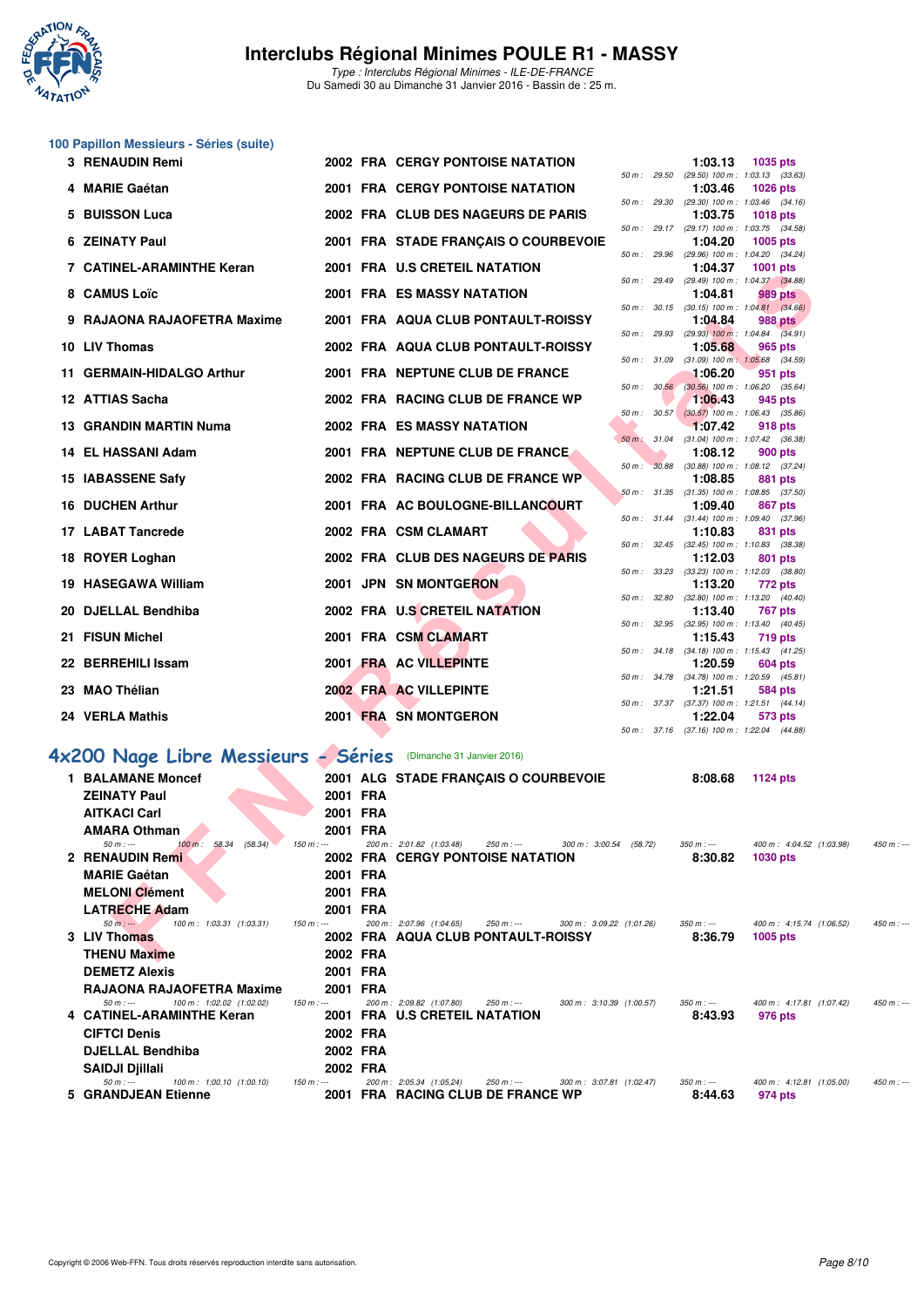

Type : Interclubs Régional Minimes - ILE-DE-FRANCE Du Samedi 30 au Dimanche 31 Janvier 2016 - Bassin de : 25 m.

| 4x200 Nage Libre Messieurs - Séries (suite)                         |                        |                                                                                                                                                                                                                                                  |               |
|---------------------------------------------------------------------|------------------------|--------------------------------------------------------------------------------------------------------------------------------------------------------------------------------------------------------------------------------------------------|---------------|
| <b>IABASSENE Safy</b>                                               | 2002 FRA               |                                                                                                                                                                                                                                                  |               |
| <b>CHAPUIS Barthelemy</b>                                           | 2002 FRA               |                                                                                                                                                                                                                                                  |               |
| <b>ATTIAS Sacha</b>                                                 | 2002 FRA               |                                                                                                                                                                                                                                                  |               |
| 100 m: 1:00.06 (1:00.06)<br>$50 m: -$<br>6 GUIOUBLY Yannis          | $150 m: -$             | 200 m: 2:03.24 (1:03.18)<br>250 m : ---<br>300 m: 3:05.91 (1:02.67)<br>$350 m : -$<br>400 m: 4:16.05 (1:10.14)<br>2001 FRA AC BOULOGNE-BILLANCOURT<br>8:45.90<br>968 pts                                                                         | $450 m: -$    |
| <b>CHALENDAR Noé</b>                                                | 2001 FRA               |                                                                                                                                                                                                                                                  |               |
| <b>DUCHEN Arthur</b>                                                | 2001 FRA               |                                                                                                                                                                                                                                                  |               |
| <b>THIBAUT Jules</b>                                                | 2002 FRA               |                                                                                                                                                                                                                                                  |               |
| 50 m : ---<br>100 m: 58.37 (58.37)                                  | $150 m: -$             | 200 m: 2:01.99 (1:03.62)<br>$250 m: -$<br>300 m: 3:03.71 (1:01.72)<br>$350 m : -$<br>400 m: 4:10.78 (1:07.07)                                                                                                                                    | 450 m : ---   |
| <b>7 CAMUS Loïc</b>                                                 |                        | <b>2001 FRA ES MASSY NATATION</b><br>8:46.58<br><b>966 pts</b>                                                                                                                                                                                   |               |
| GRANDIN MARTIN Numa<br><b>OUNOUGHI Ihsane</b>                       | 2002 FRA<br>2001 FRA   |                                                                                                                                                                                                                                                  |               |
| <b>GUILLAUME Vincent</b>                                            | 2002 FRA               |                                                                                                                                                                                                                                                  |               |
| $50 m: -$<br>100 m: 1:01.50 (1:01.50)                               | $150 m: -$             | 200 m: 2:08.66 (1:07.16)<br>$250 m: -$<br>300 m: 3:12.13 (1:03.47)<br>$350 m : -$<br>400 m: 4:21.57 (1:09.44)                                                                                                                                    | $450 m: -$    |
| 8 BARRY Aron                                                        |                        | 2002 FRA CLUB DES NAGEURS DE PARIS<br>8:52.33<br>943 pts                                                                                                                                                                                         |               |
| <b>RUELLO Colin</b>                                                 | 2002 FRA               |                                                                                                                                                                                                                                                  |               |
| <b>ROYER Loghan</b>                                                 | 2002 FRA               |                                                                                                                                                                                                                                                  |               |
| <b>BUISSON Luca</b><br>$50 m : -$<br>100 m: 1:02.35 (1:02.35)       | 2002 FRA<br>$150 m: -$ | 300 m: 3:17.45 (1:06.69)<br>200 m: 2:10.76 (1:08.41)<br>250 m : ---<br>$350 m: -$<br>400 m: 4:27.31 (1:09.86)                                                                                                                                    | 450 m : ---   |
| 9 GERMAIN-HIDALGO Arthur                                            |                        | <b>2001 FRA NEPTUNE CLUB DE FRANCE</b><br>9:13.90<br>859 pts                                                                                                                                                                                     |               |
| <b>EL HASSANI Adam</b>                                              | 2001 FRA               |                                                                                                                                                                                                                                                  |               |
| <b>ARDES Siméon</b>                                                 | 2002 FRA               |                                                                                                                                                                                                                                                  |               |
| <b>MOUGIN Jules</b><br>$50 m: -$<br>100 m: 1:04.00 (1:04.00)        | 2001 FRA<br>$150 m: -$ | 200 m: 2:12.68 (1:08.68)<br>$250 m : -20$<br>300 m: 3:15.93 (1:03.25)<br>$350 m: -$<br>400 m: 4:27.93 (1:12.00)                                                                                                                                  | $450 m$ : --- |
| 10 CHERTIER Guilhem                                                 |                        | 2001 FRA SN MONTGERON<br>9:17.51<br>846 pts                                                                                                                                                                                                      |               |
| <b>HASEGAWA Alexandre</b>                                           | 2001 JPN               |                                                                                                                                                                                                                                                  |               |
| <b>VERLA Mathis</b>                                                 | 2001 FRA               |                                                                                                                                                                                                                                                  |               |
| <b>HASEGAWA William</b>                                             | 2001 JPN               |                                                                                                                                                                                                                                                  |               |
| 100 m: 1:02.81 (1:02.81)<br>$50 m: -$<br>11 PASSANI Henri-Dominique | $150 m: -$             | 200 m: 2:14.58 (1:11.77)<br>$250 m : -$<br>300 m: 3:21.82 (1:07.24)<br>$350 m: -$<br>400 m: 4:36.80 (1:14.98)<br>2002 FRA CSM CLAMART<br>9:25.48<br>816 pts                                                                                      | 450 m : ---   |
| <b>FISUN Michel</b>                                                 | 2001 FRA               |                                                                                                                                                                                                                                                  |               |
| <b>LABAT Tancrede</b>                                               | 2002 FRA               |                                                                                                                                                                                                                                                  |               |
| <b>RONDIER Mathias</b>                                              | 2002 FRA               |                                                                                                                                                                                                                                                  |               |
| $50 m: -$<br>100 m: 1:03.04 (1:03.04)<br>12 BERREHILI Issam         | $150 m: -$             | 200 m: 2:13.63 (1:10.59)<br>$250 m: -$<br>300 m: 3:26.12 (1:12.49)<br>$350 m: -$<br>400 m: 4:41.54 (1:15.42)<br>2001 FRA AC VILLEPINTE<br>10:15.85<br>641 pts                                                                                    | $450 m: -$    |
| <b>HELLOU Sidahmed</b>                                              | 2002 FRA               |                                                                                                                                                                                                                                                  |               |
| <b>PONSODA Corentin</b>                                             | 2001 FRA               |                                                                                                                                                                                                                                                  |               |
| <b>MAO Thélian</b>                                                  | 2002 FRA               |                                                                                                                                                                                                                                                  |               |
| $50 m: -$<br>100 m: 1:09.72 (1:09.72)                               | $150 m: -$             | 200 m: 2:32.44 (1:22.72)<br>$250 m : -$<br>300 m: 3:44.80 (1:12.36)<br>$350 m: -$<br>400 m: 5:06.12 (1:21.32)                                                                                                                                    | 450 m : ---   |
| 4x100 4 Nages Ind. Messieurs - Séries (Samedi 30 Janvier 2016)      |                        |                                                                                                                                                                                                                                                  |               |
| 1 BALAMANE Moncef                                                   |                        | 2001 ALG STADE FRANÇAIS O COURBEVOIE<br>4:11.64<br>834 pts                                                                                                                                                                                       |               |
| <b>ZEINATY Paul</b>                                                 | 2001 FRA               |                                                                                                                                                                                                                                                  |               |
| <b>AMARA Othman</b>                                                 | 2001 FRA               |                                                                                                                                                                                                                                                  |               |
| <b>AITKACI Carl</b>                                                 | 2001 FRA               |                                                                                                                                                                                                                                                  |               |
| 2 THENU Maxime                                                      |                        | 50 m: 28.09 (28.09) 100 m: 1:02.45 (34.36) 150 m: 1:32.34 (29.89) 200 m: 2:05.78 (33.44) 250 m: 2:35.45 (29.67) 300 m: 3:07.84 (32.39) 350 m: 3:37.59 (29.75) 400 m: 4:11.64 (34.05)<br>2002 FRA AQUA CLUB PONTAULT-ROISSY<br>4:25.49<br>755 pts |               |
| RAJAONA RAJAOFETRA Maxime                                           | 2001 FRA               |                                                                                                                                                                                                                                                  |               |
| <b>DEMETZ Alexis</b>                                                | 2001 FRA               |                                                                                                                                                                                                                                                  |               |
| <b>LIV Thomas</b>                                                   | 2002 FRA               |                                                                                                                                                                                                                                                  |               |
|                                                                     |                        | 50 m: 30.21 (30.21) 100 m: 1:06.43 (36.22) 150 m: 1:37.15 (30.72) 200 m: 2:13.62 (36.47) 250 m: 2:44.39 (30.77) 300 m: 3:21.43 (37.04) 350 m: 3:52.21 (30.78) 400 m: 4:25.49 (33.28)<br><b>2001 FRA CERGY PONTOISE NATATION</b><br>4:26.94       |               |
| 3 LATRECHE Adam<br><b>RENAUDIN Remi</b>                             | 2002 FRA               | 747 pts                                                                                                                                                                                                                                          |               |
| <b>MARIE Gaétan</b>                                                 | 2001 FRA               |                                                                                                                                                                                                                                                  |               |
| <b>MELONI Clément</b>                                               | 2001 FRA               |                                                                                                                                                                                                                                                  |               |
|                                                                     |                        | 50 m: 30.59 (30.59) 100 m: 1:04.17 (33.58) 150 m: 1:35.34 (31.17) 200 m: 2:12.17 (36.83) 250 m: 2:41.99 (29.82) 300 m: 3:18.46 (36.47) 350 m: 3:48.42 (29.96) 400 m: 4:26.94 (38.52)                                                             |               |
| 4 CAMUS Loïc                                                        |                        | <b>2001 FRA ES MASSY NATATION</b><br>4:32.04<br><b>720 pts</b>                                                                                                                                                                                   |               |
| <b>OUNOUGHI Ihsane</b><br><b>GRANDIN MARTIN Numa</b>                | 2001 FRA<br>2002 FRA   |                                                                                                                                                                                                                                                  |               |
| <b>GUILLAUME Vincent</b>                                            | 2002 FRA               |                                                                                                                                                                                                                                                  |               |
|                                                                     |                        | 50 m: 31.15 (31.15) 100 m: 1:08.39 (37.24) 150 m: 1:38.81 (30.42) 200 m: 2:14.96 (36.15) 250 m: 2:46.67 (31.71) 300 m: 3:23.68 (37.01) 350 m: 3:55.43 (31.75) 400 m: 4:32.04 (36.61)                                                             |               |
|                                                                     |                        |                                                                                                                                                                                                                                                  |               |